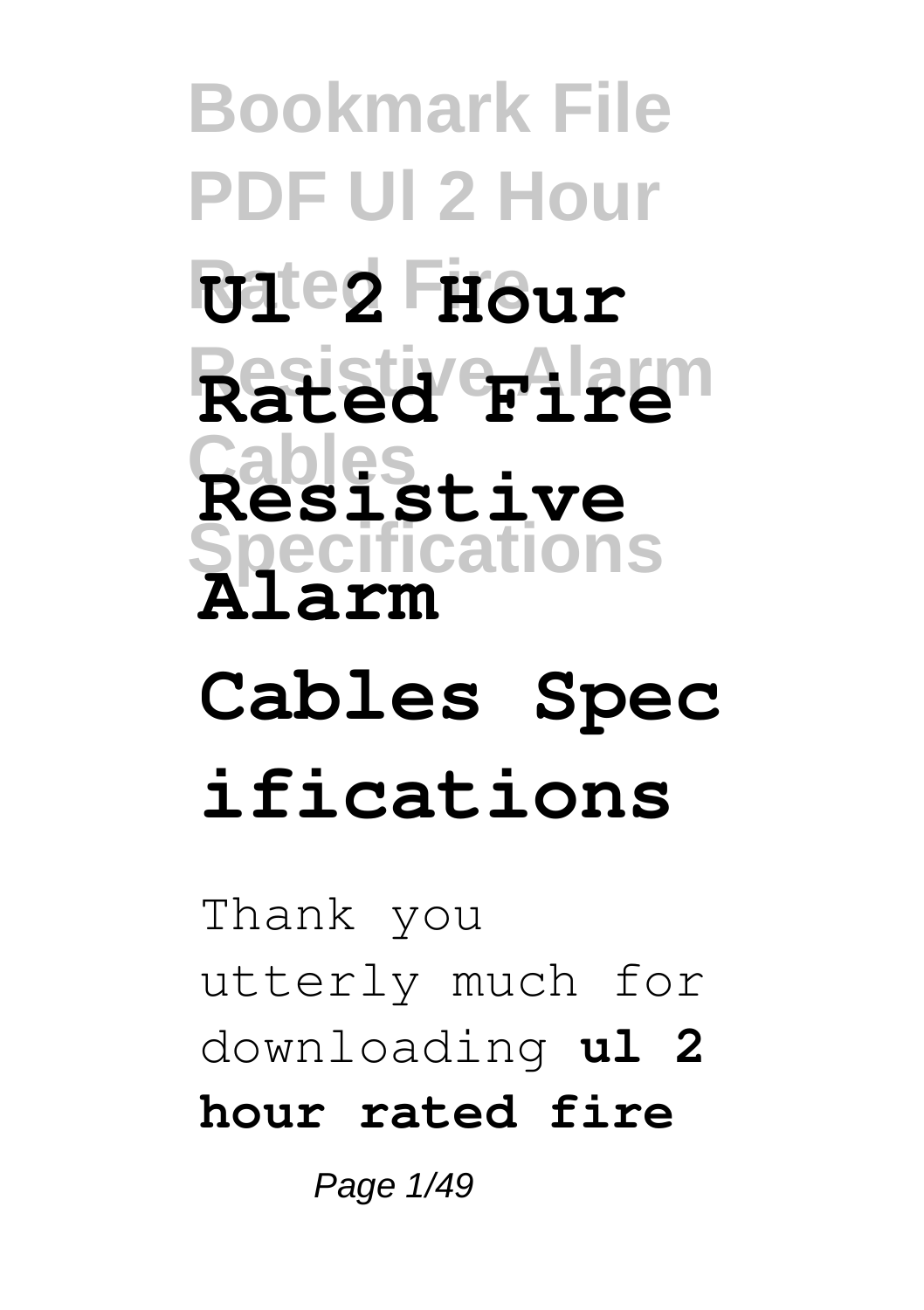**Bookmark File PDF Ul 2 Hour Rated Fire resistive alarm Resistive Alarm cables**  $C_1$ **ecif**<sup>les</sup> **Specifications ications**.Maybe **sp** you have knowledge that, people have look numerous times for their favorite books in the manner of this ul 2 hour rated fire Page 2/49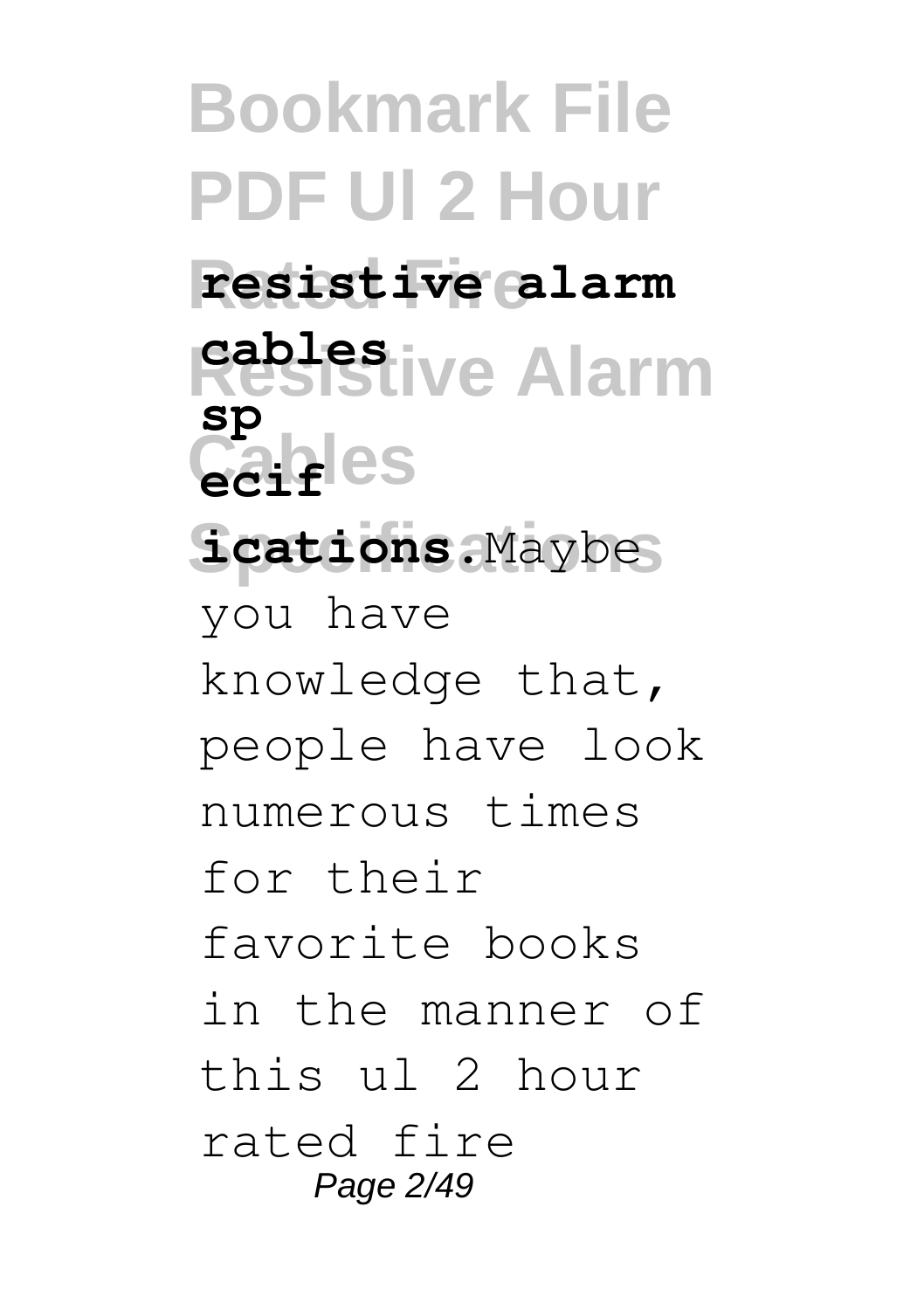**Bookmark File PDF Ul 2 Hour** resistive alarm **Resistive Alarm** cables but stop in the **Specifications** works in harmful specifications, downloads.

Rather than enjoying a good ebook as soon as a cup of coffee in the afternoon, on the other hand Page 3/49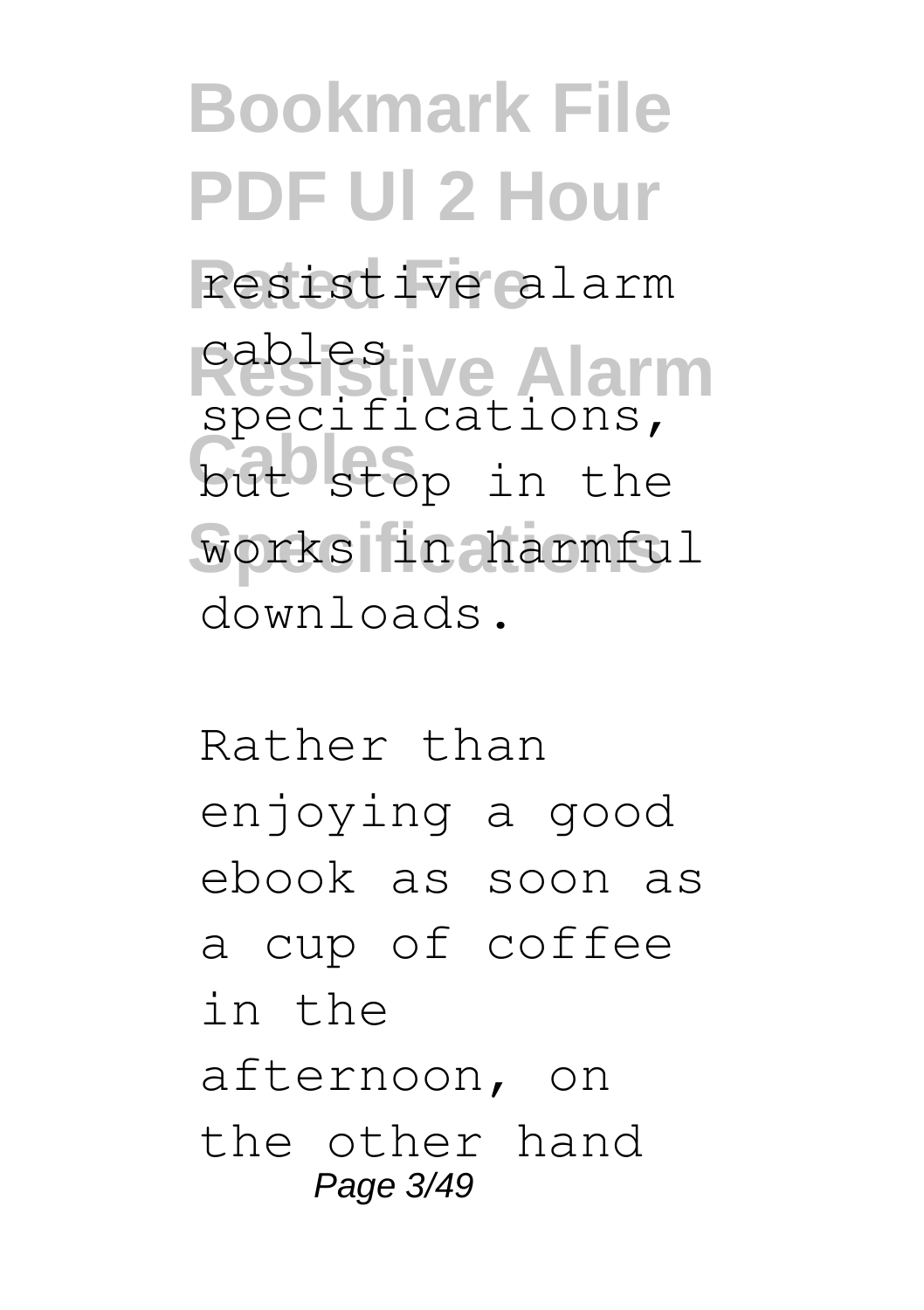**Bookmark File PDF Ul 2 Hour** they juggled **Resistive Alarm** taking into **Cables** harmful virus inside theirns account some computer. **ul 2 hour rated fire resistive alarm cables specifications** is understandable in our digital library an Page 4/49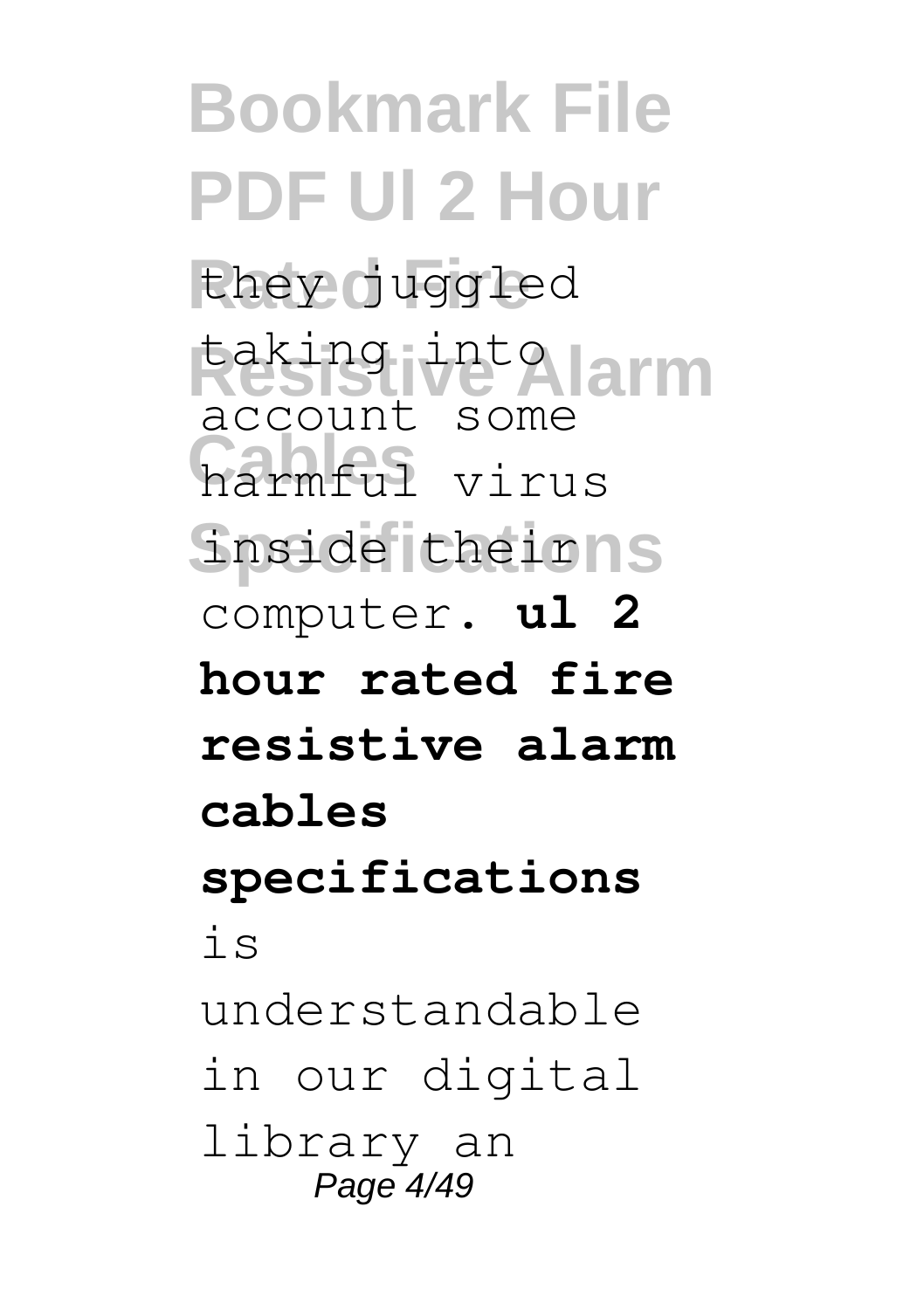**Bookmark File PDF Ul 2 Hour** online Fire **Resistive Alarm** permission to it hence you can download aitons is set as public instantly. Our digital library saves in multipart countries, allowing you to acquire the most less latency era to download any Page 5/49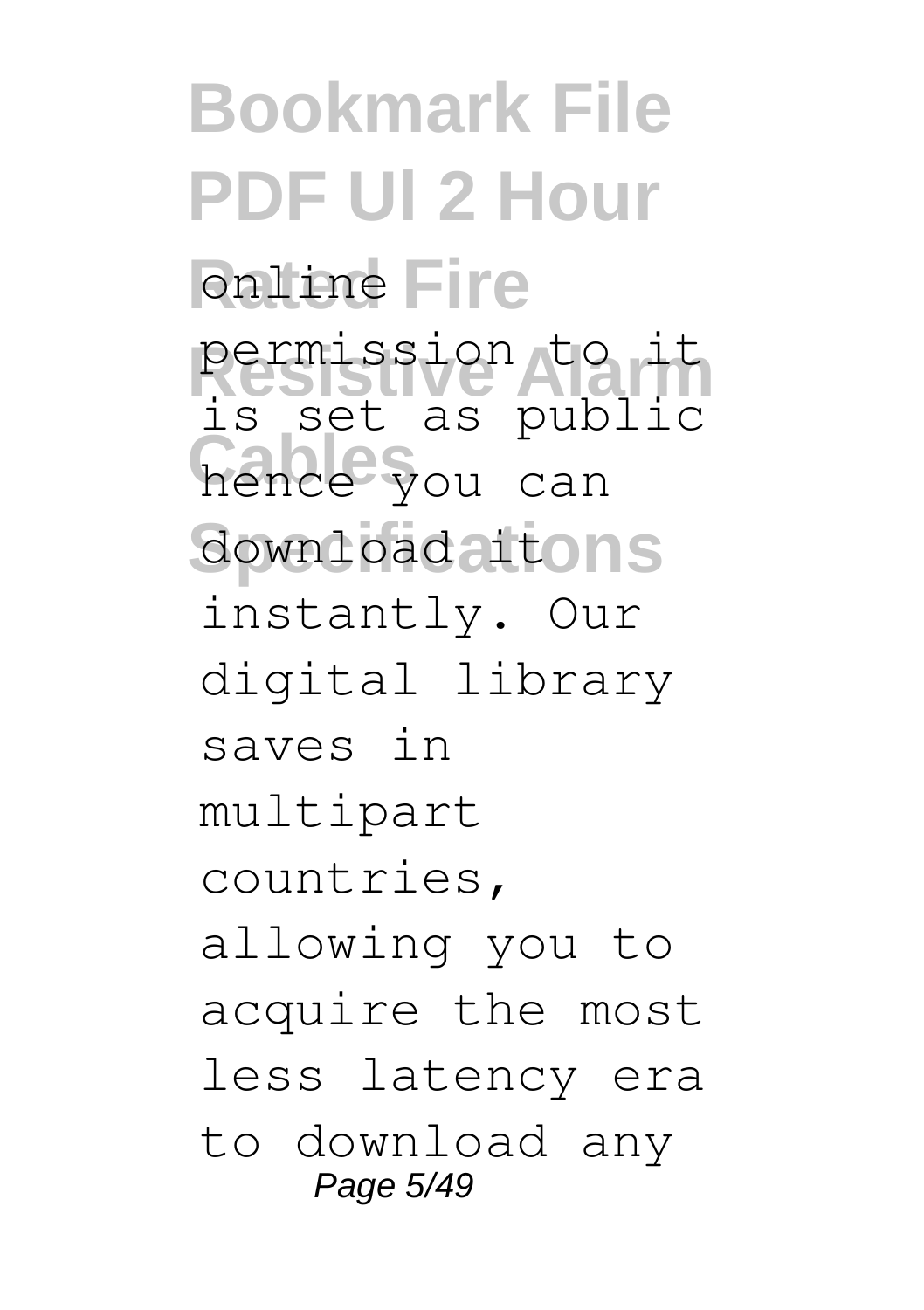**Bookmark File PDF Ul 2 Hour** of our books behind this one. Gables<sub>2</sub> sala, en fire resistive Merely said, the alarm cables specifications is universally compatible as soon as any devices to read.

2 hour Fire Rated Gypsum 2\" Page  $6\sqrt{49}$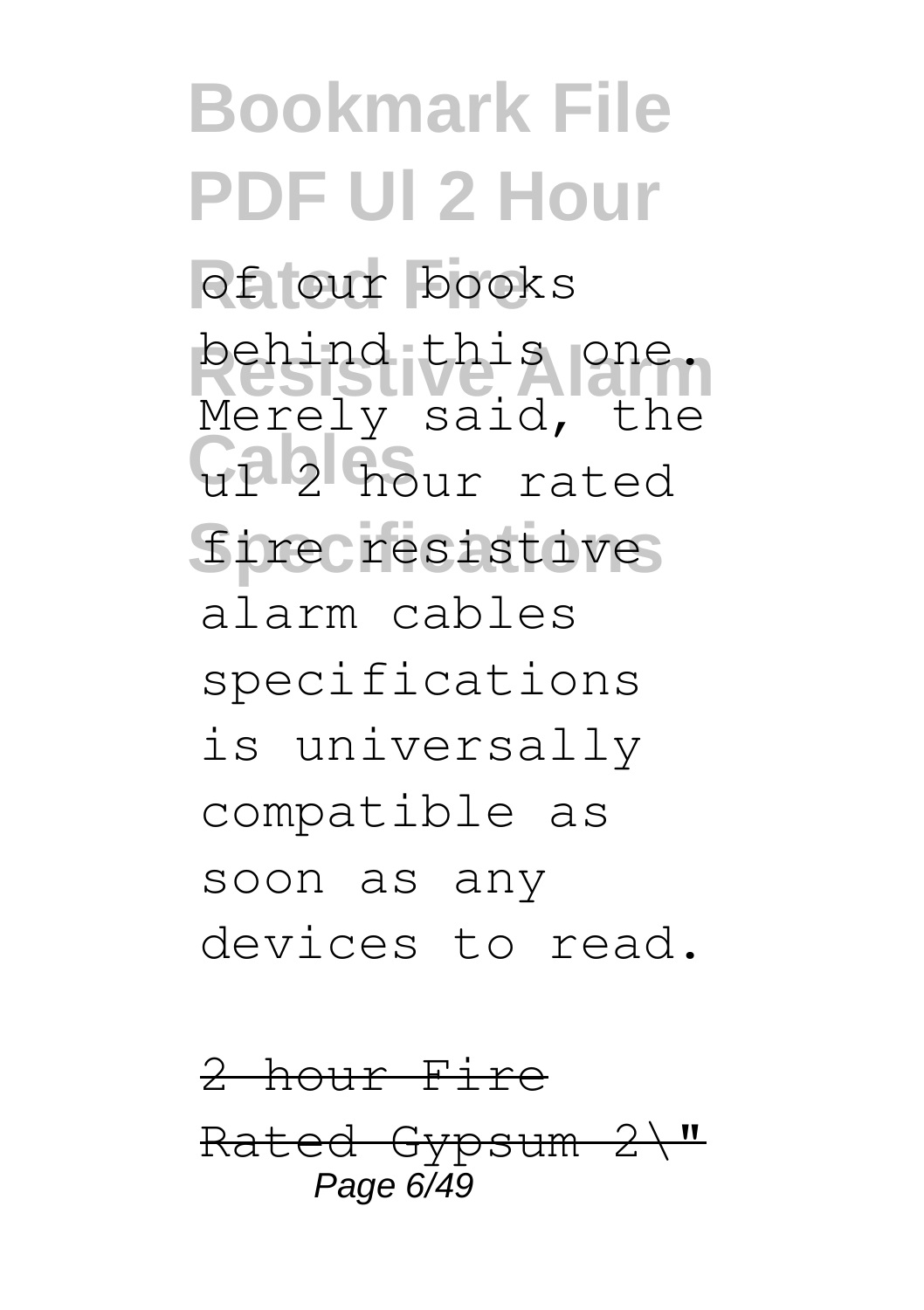#### **Bookmark File PDF Ul 2 Hour Rated Fire** to 3 1/2\" Resistive Tool<br>Ness Savenagarm Housing AC 015 -What is a fire Manufactured rated wall? Wall Type 33-0 Fire Design + Code How to Search for Fire Rated Assemblies Online *USG Wallboard: Three Techniques for* Page 7/49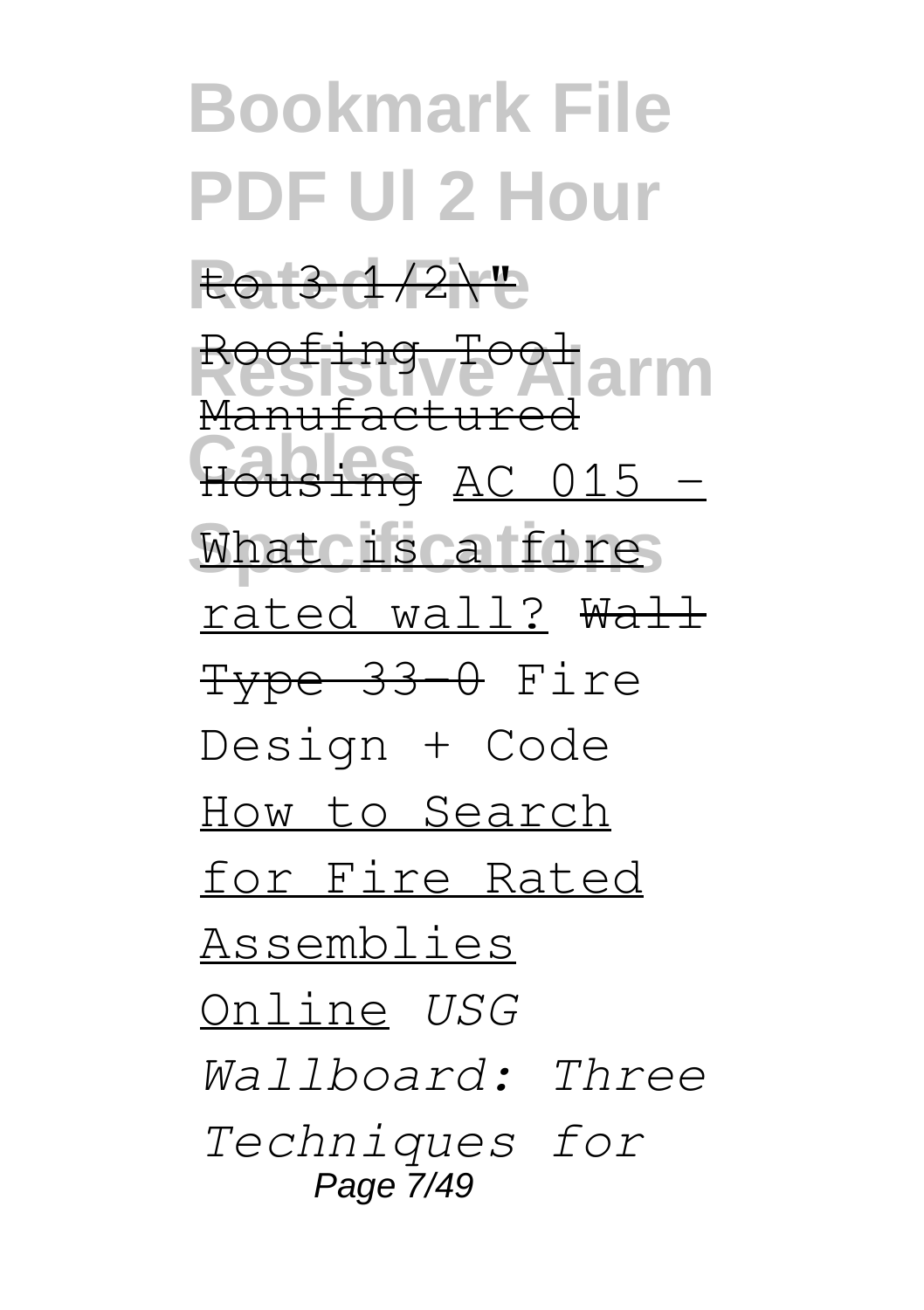**Bookmark File PDF Ul 2 Hour Rated Fire** *Installing Fire-***Resistive Alarm** *Rated Shaft Wall* **Cables** *Three Techniques* **Fire Rated** Ons *Systems with* Walls, Ceilings and Floors, NEC 2011 300.21 (9min:59sec) Lesson 2 Firestop Through Penetrations 4K Relaxing Fireplace \u0026 Page 8/49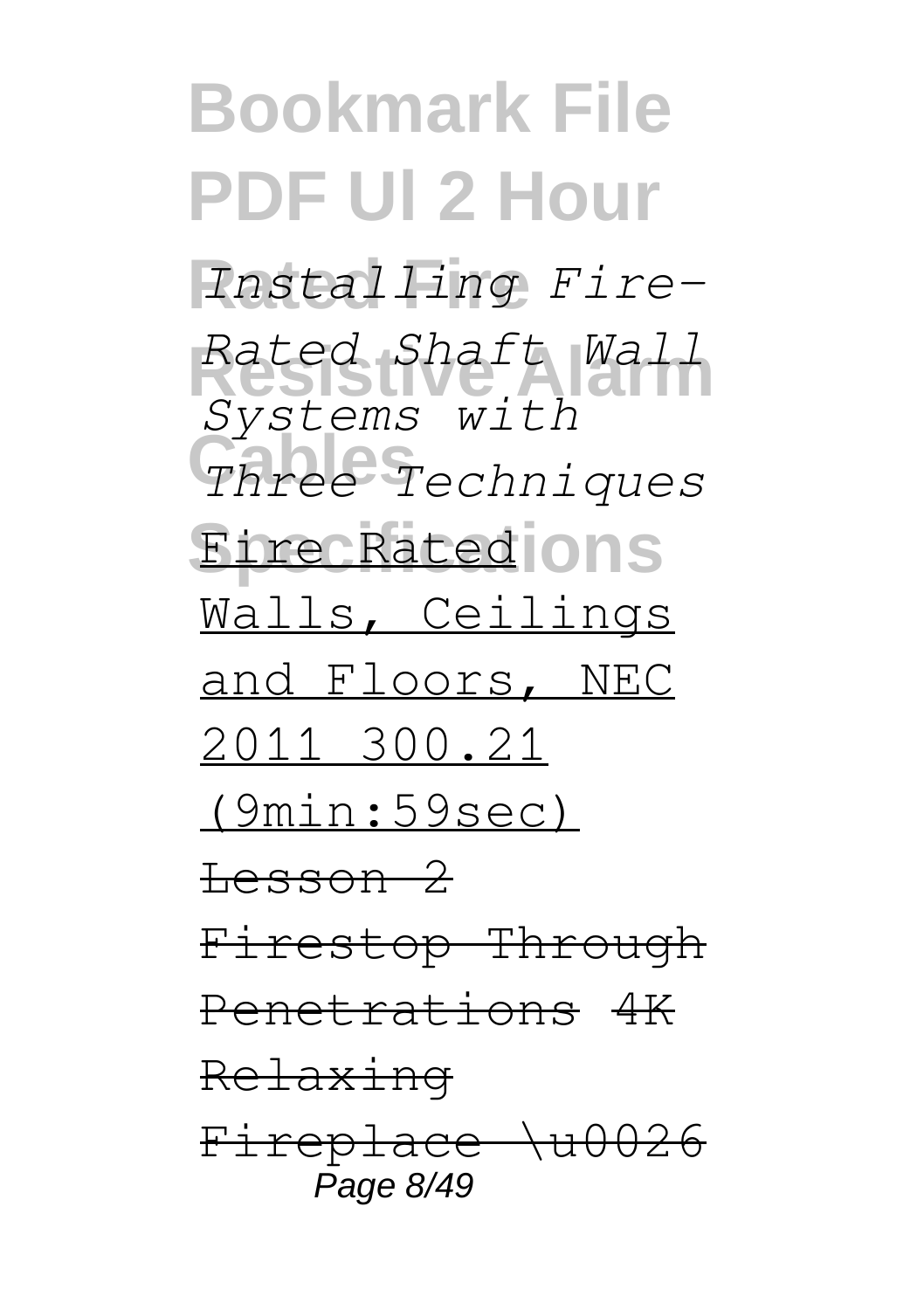#### **Bookmark File PDF Ul 2 Hour** The Best <sub>I'e</sub> **Resistive Alarm** Christmas Music **Cables** \u0026 Crackling Fire Sounds **22** Instrumental UHD 2 Hours *Fire Barriers, Horizontal Assemblies, and Fire Partitions Overview Mariah Carey - Always Be My Baby (Official Music* Page 9/49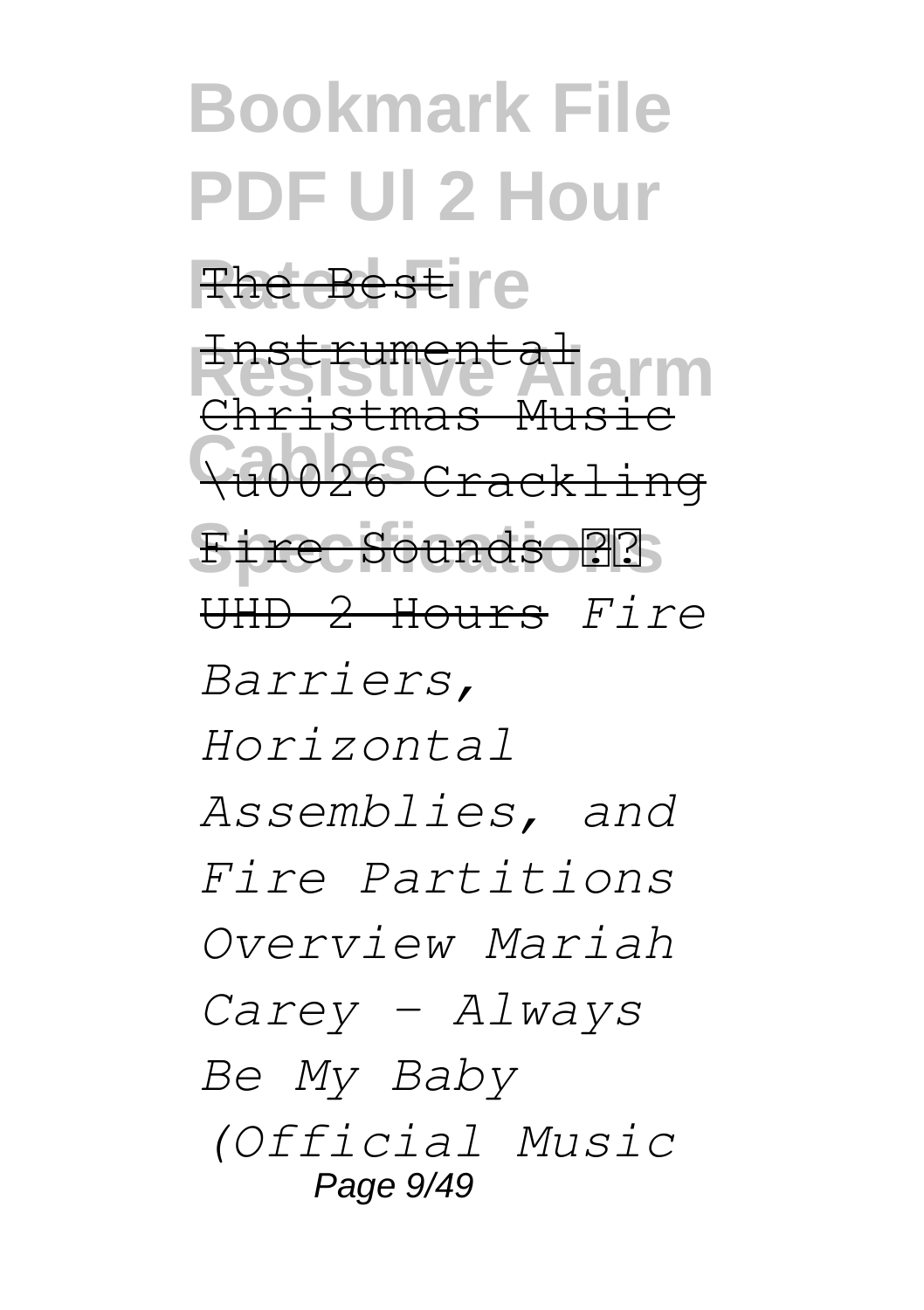## **Bookmark File PDF Ul 2 Hour Rated Fire** *Video) Walter* **Resistive Alarm** *Veith \u0026* **Cables** *Prayers For The* **Specifications** *Dead - What's Up Martin Smith - Prof? 38* Advanced Framing vs Traditional Framing Doctor Tahir ul Qadri

ka Quran ke

tariumy + brackets ka  $i$ stamaa $1+$ Page 10/49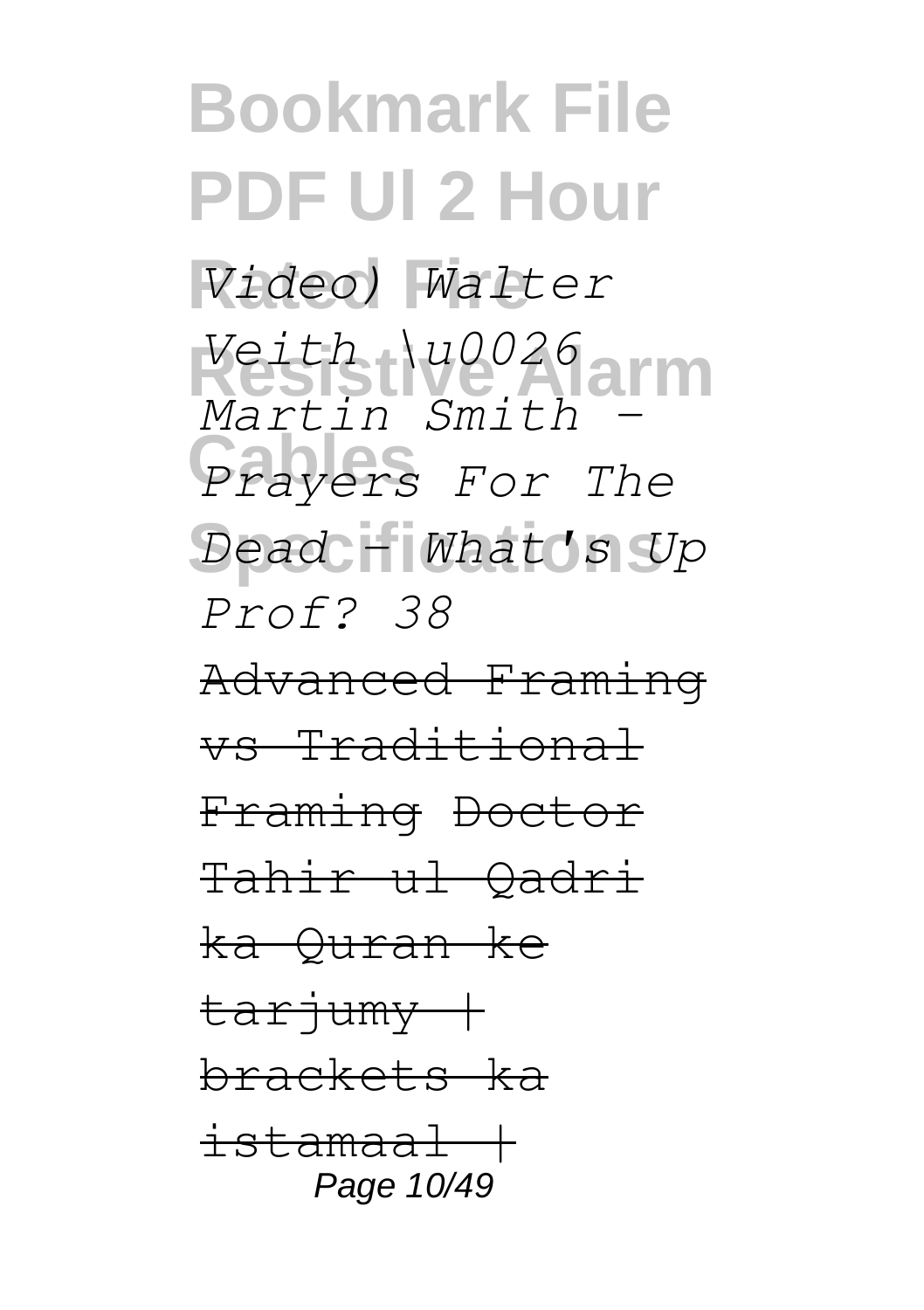# **Bookmark File PDF Ul 2 Hour Engineer** re **Resistive Alarm** Muhammad Ali Mirza *how gypsum*

**Cables** *board (Drywall) <u>is</u> madecations* DensGlass

Shaftliner for s

haftwalls/stairw elle 3 EASY WAYS

TO HIDE WIRES

CABLES IN WALL

\u0026 FIND

STUDS Fire

Shield Primer Page 11/49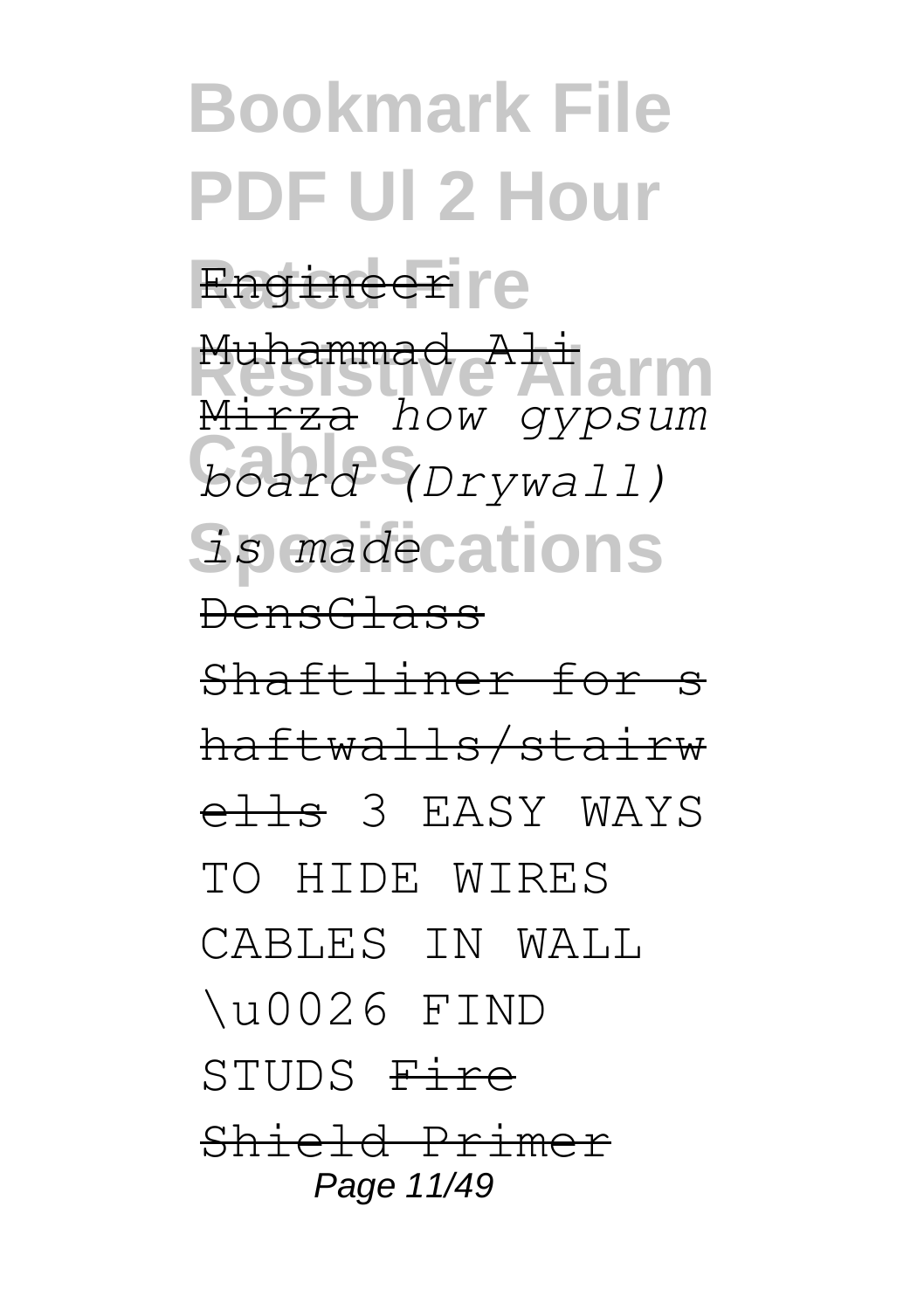## **Bookmark File PDF Ul 2 Hour Rated Fire** Drywall Test छठ **RRR RRRRRRR**<br>Glauba alarman <u>Cables and Cables</u><br>2002 2003 2003  $S$  **D** New Composed <u>pia piaia biaia</u>  $Track Vol.4++$ Track King 10 Autumn Reading Recommendations *DEMISING WALL FIRE WALL MY LATEST*

*CONSTRUCTION*

*PROJECT* The Page 12/49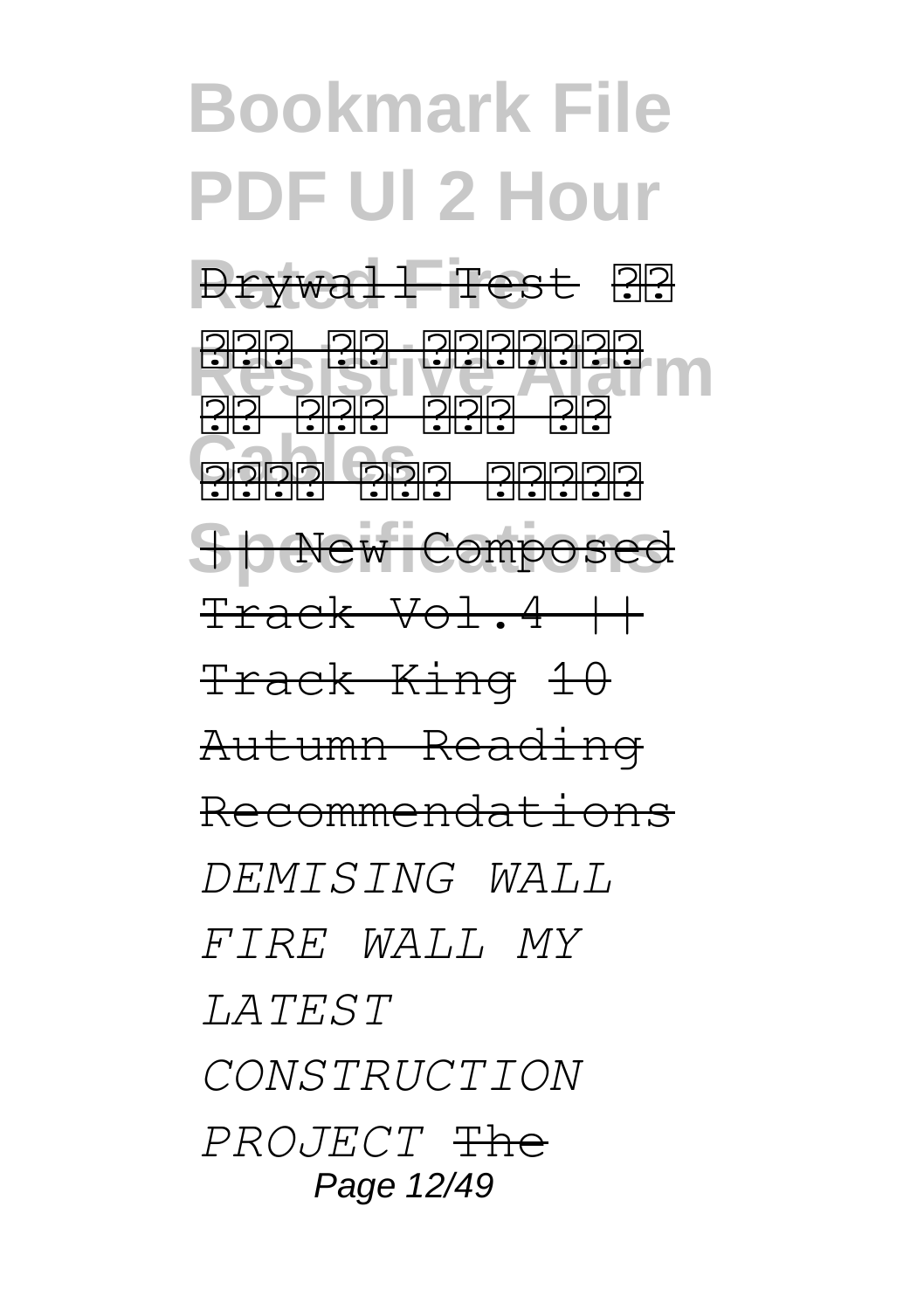#### **Bookmark File PDF Ul 2 Hour Rated Fire** worlds strongest **Resistive Alarm** plasterboard **Cables**<br>Drywall fixings strength test S fixings Harry Styles - Adore You (Official Video) Honeywell 1103 UL Rated Molded  $Fire \rightarrow 0026$ Water Security Chest 4K Relaxing Page 13/49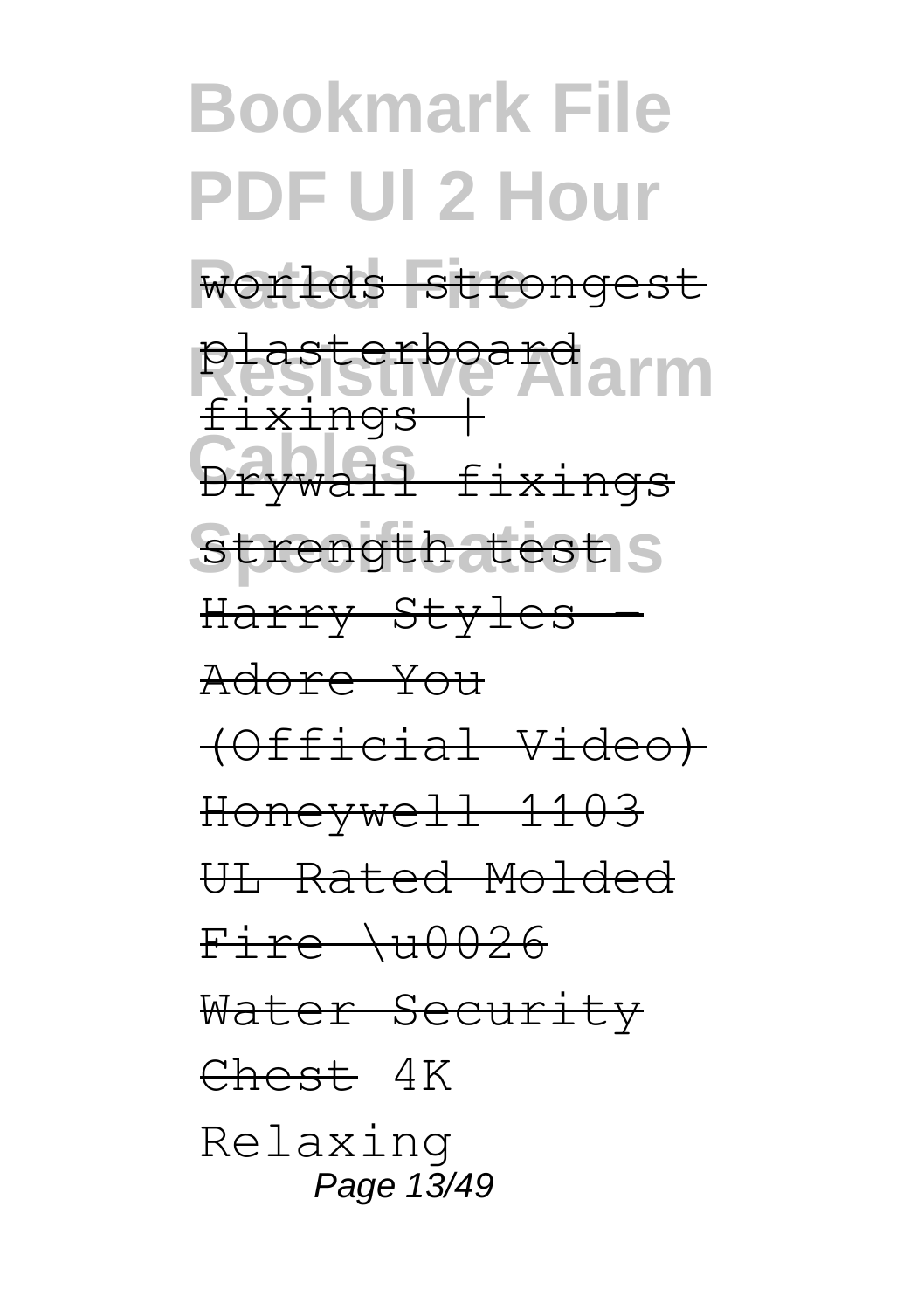**Bookmark File PDF Ul 2 Hour** Fireplace with **Crackling Fire** Music<sup>s</sup> 4K UHD -2 **Hourscations**  $Sounds$   $\mathbb{R}$  - No Screensaver Ruskin Ceiling Fire (Radiation) Damper Webinar *Primitive Technology: Bow and Arrow* MDCAT English First Quarterly Page 14/49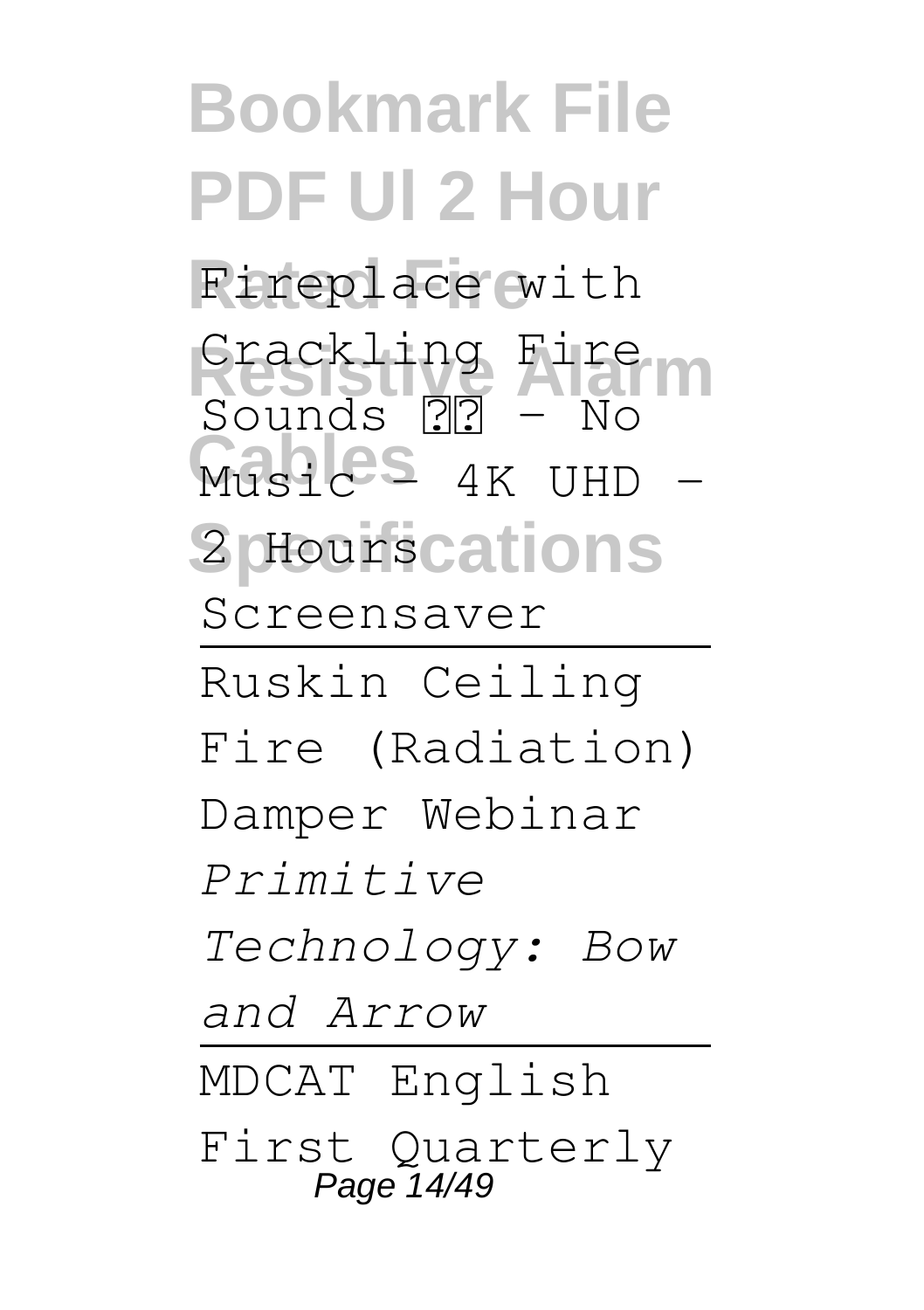**Bookmark File PDF Ul 2 Hour** Revision and **Resistive Alarm** Book Reading Sir Salman ul **Waheed** cations Techniques by SBI Clerk Mains General Awareness | Expected Paper | Most Important GA Questions for SBI Clerk 2020 *CEMCO Fire Bead* Ul 2 Hour Rated Page 15/49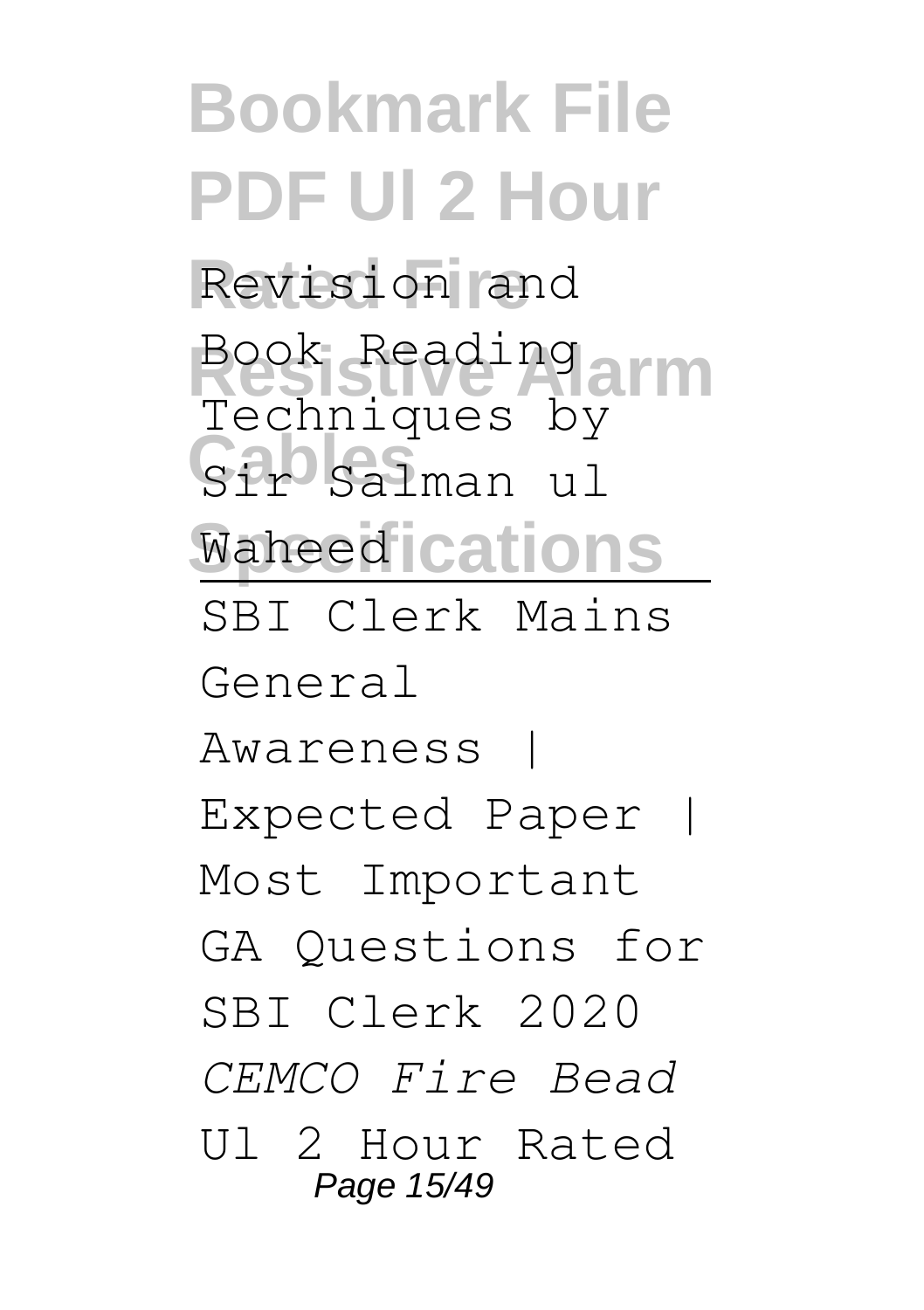**Bookmark File PDF Ul 2 Hour Rated Fire** Fire The UL Class 350 **Cating**<sup>S</sup> means that when tions 2-hour fire exposed to external temperatures of over 1700°, the internal temperature of the safe will not exceed 350° for at least 2 Page 16/49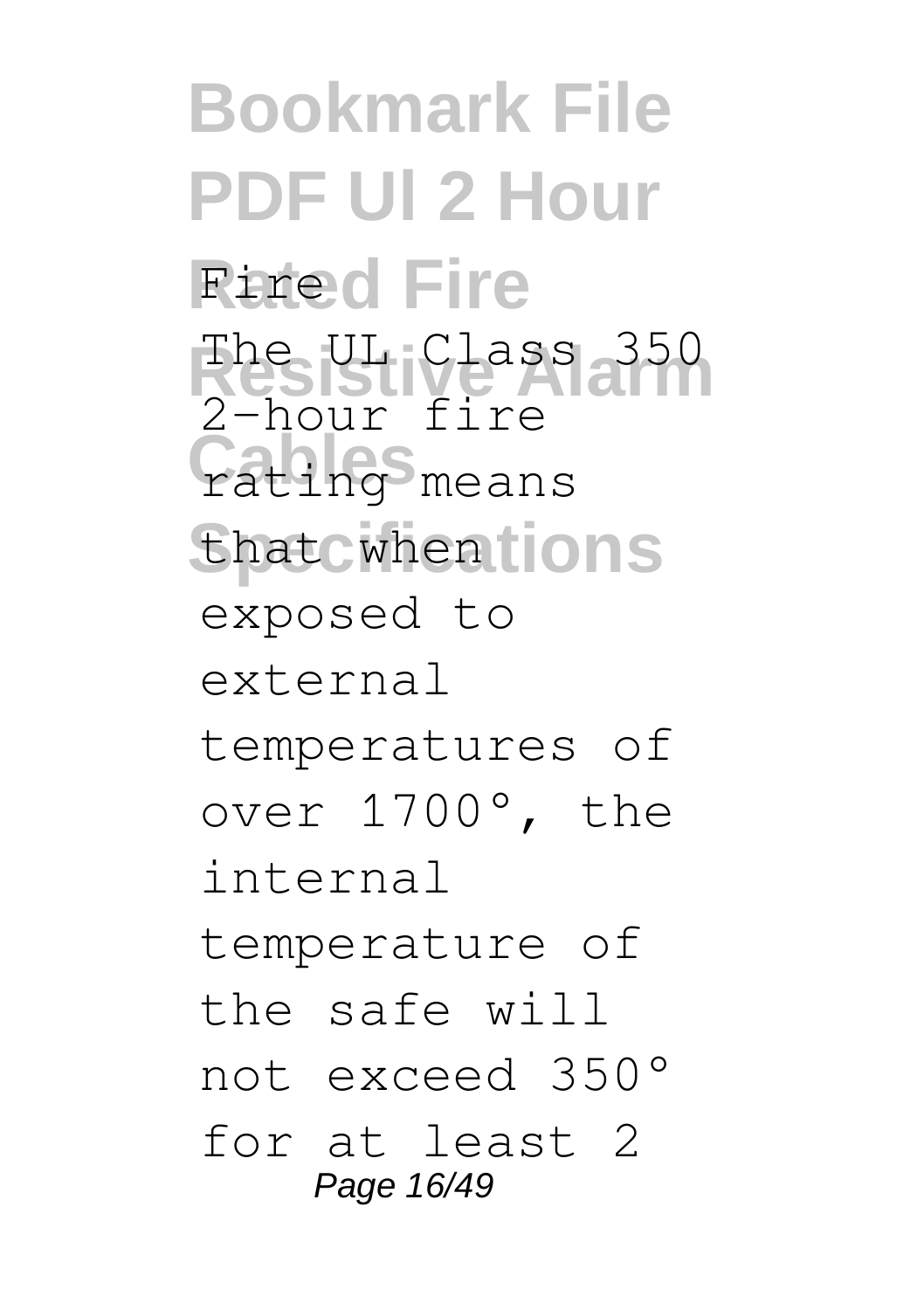**Bookmark File PDF Ul 2 Hour Rated Fire** hours – also **Resistive Alarm** designed to records, but at a higher levels protect paper of protection than the class one hour product

UL Fire and Impact Ratings – SafetyFile When a 1 hour rated safe isn't Page 17/49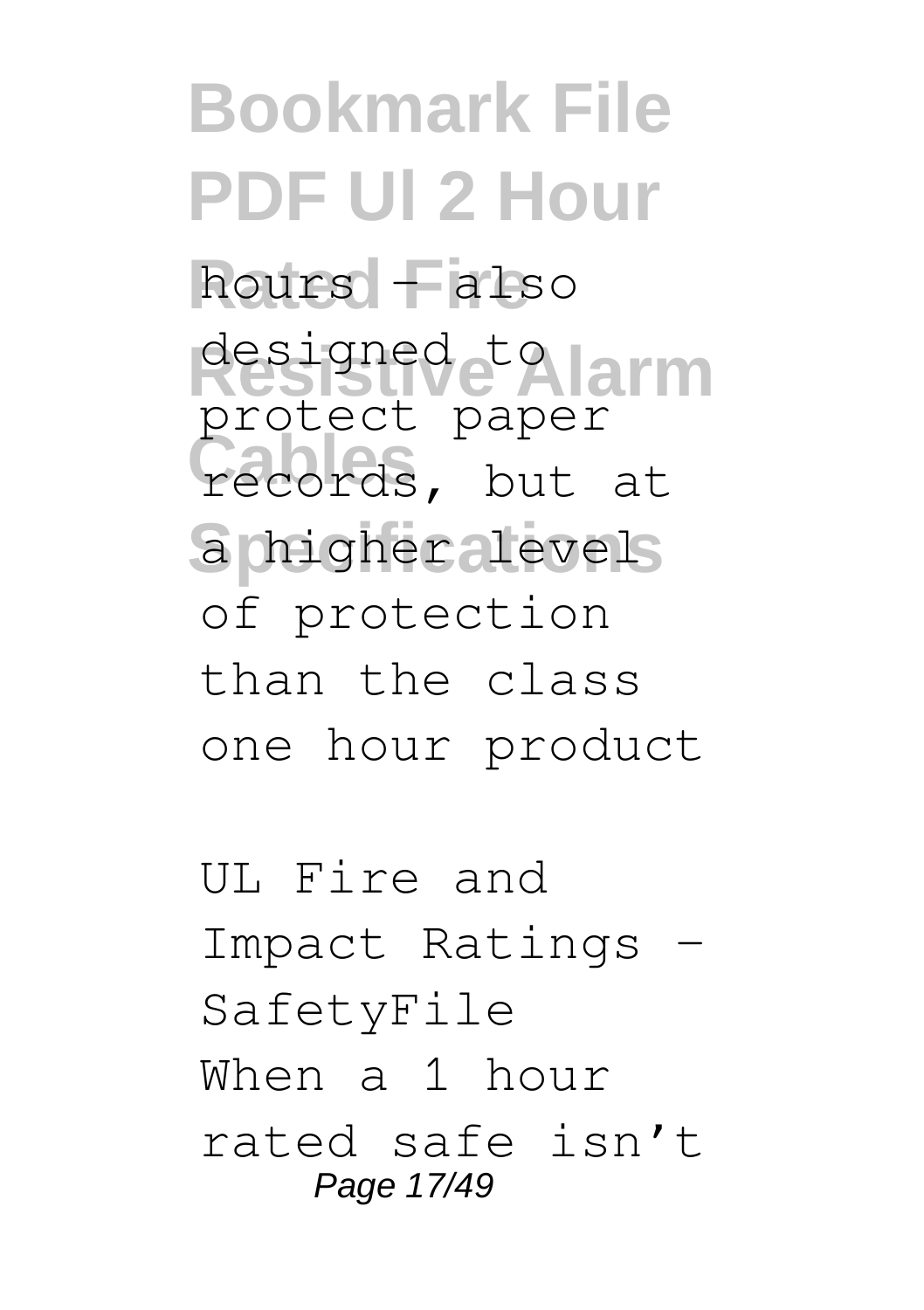**Bookmark File PDF Ul 2 Hour Rated Fire** enough, the next **Resistive Alarm** step up is the 2-hour<sup>S</sup>fire **Specifications** rating. Much UL Class 350 like the 1 hour rating, this means that when the Sentry or FireKing safe is exposed to external temperatures of over 1700° F, Page 18/49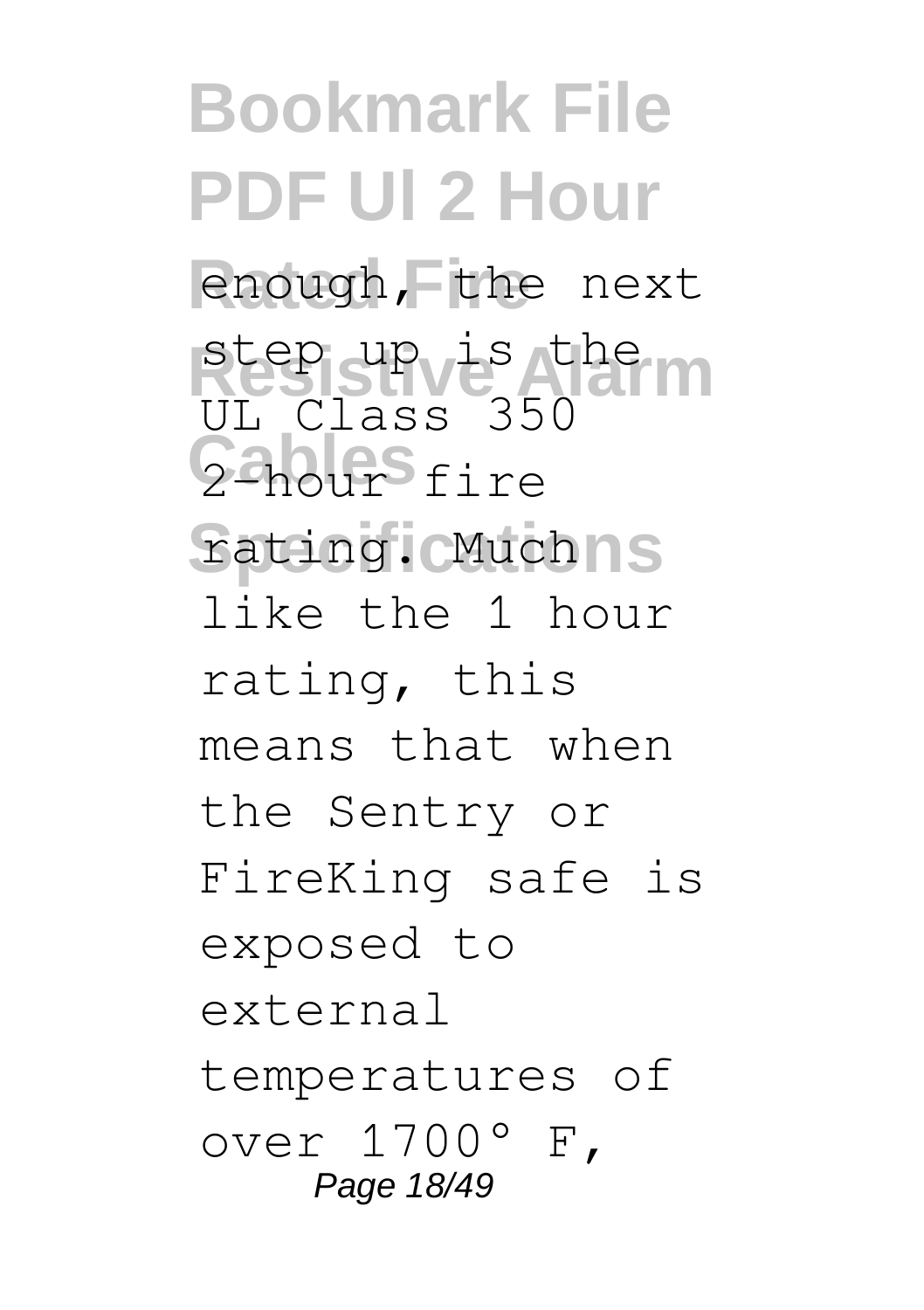**Bookmark File PDF Ul 2 Hour** the einternal temperature of not exceed 350° F or at aleast 2 the safe will hours.

UL Fire Safe Rating Guide With FireKing's UL-2 Hour Fire and Impact Rated File Cabinets, you'll receive Page 19/49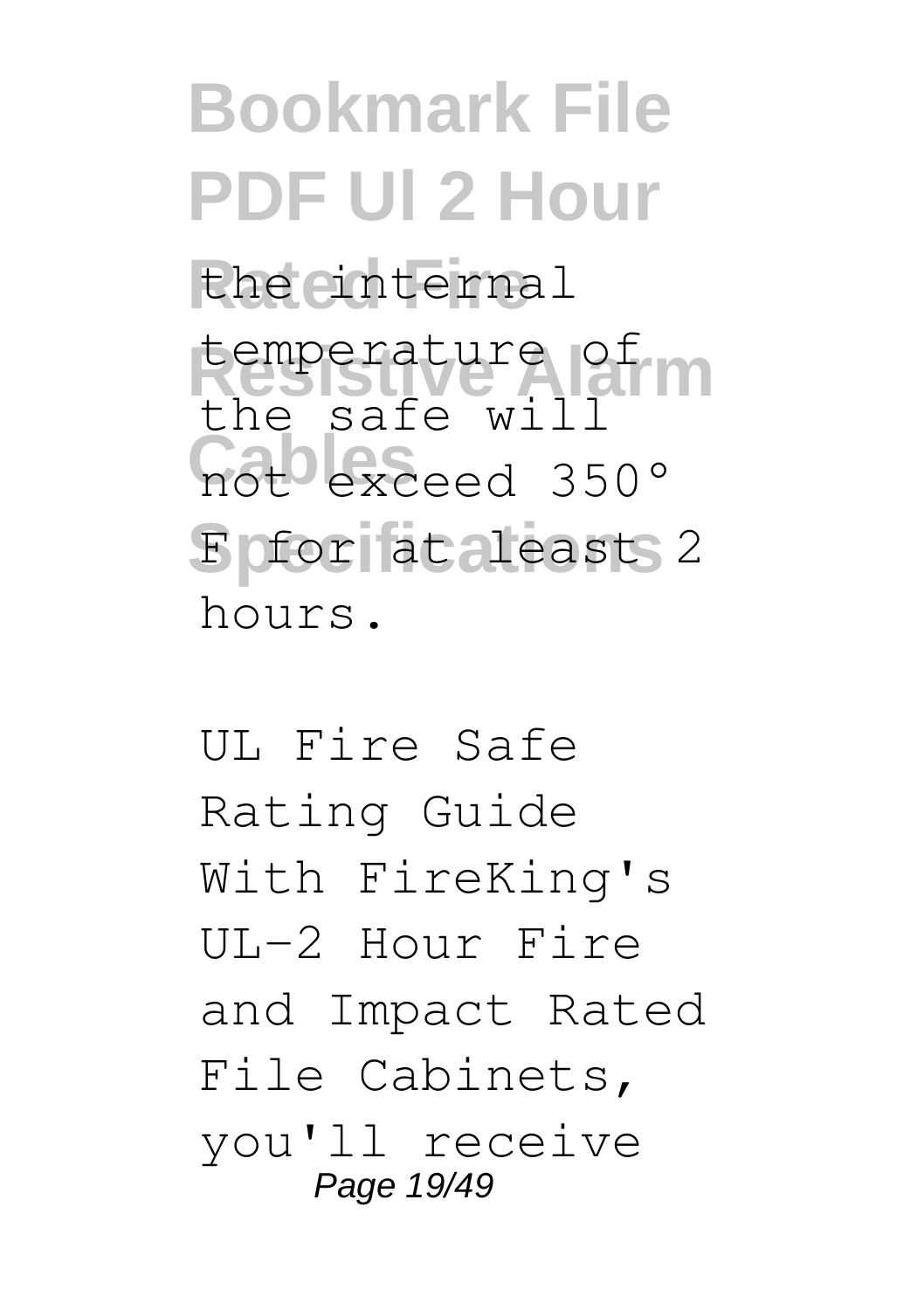**Bookmark File PDF Ul 2 Hour** twice the asset protection. Each **Fire** cated file cabinet cisions and every 2 Hour produced with Thermocell II, a proprietary insulation which provides added protection from fire and prevents internal Page 20/49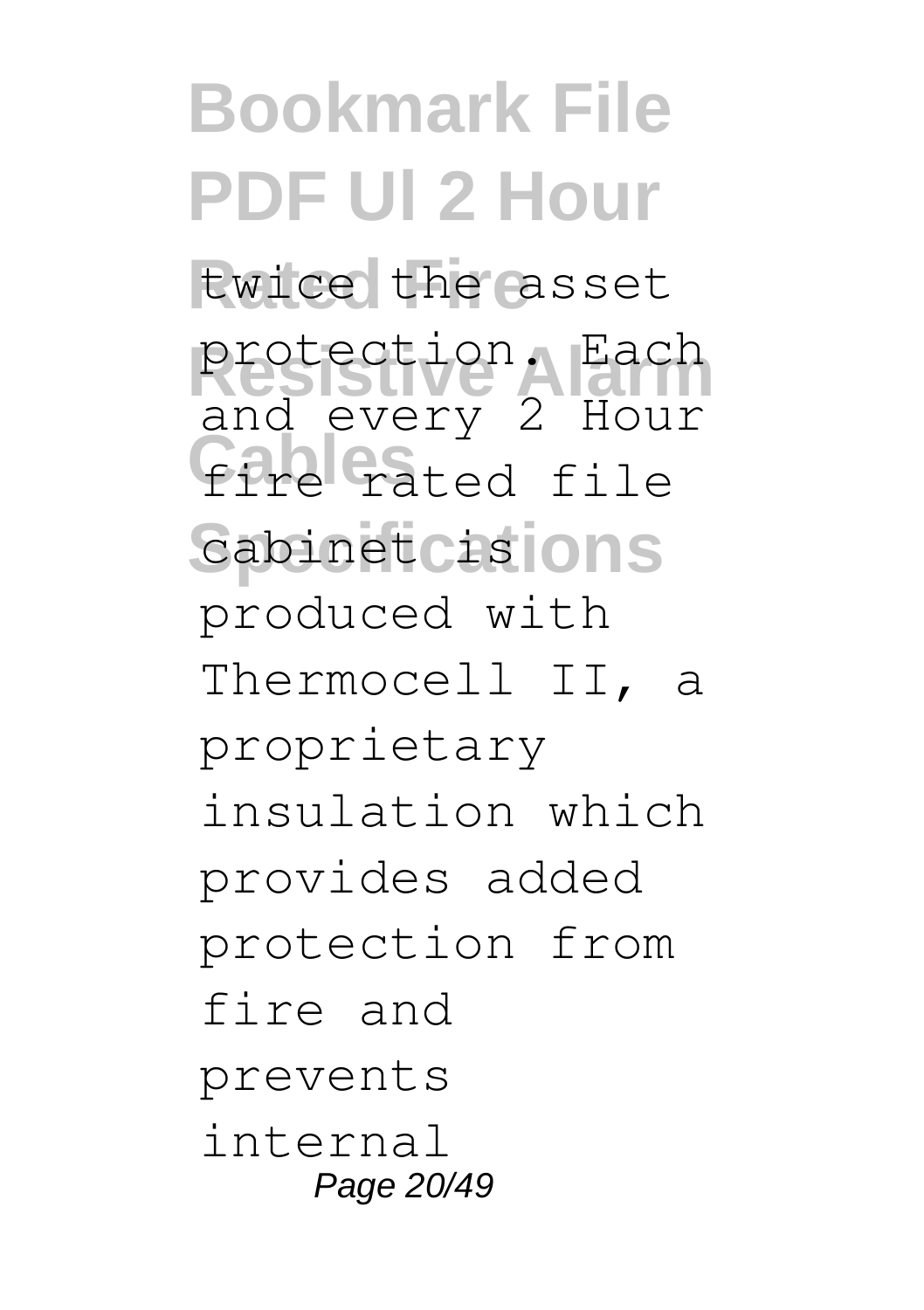**Bookmark File PDF Ul 2 Hour** temperatures **Resistive Alarm** from ever **Cables** degrees in 1700 degree heatons exceeding 350

Fireproof File Cabinets - 2 Hour Rated | FireKing USG provides resources here for our UL wall assemblies for Page 21/49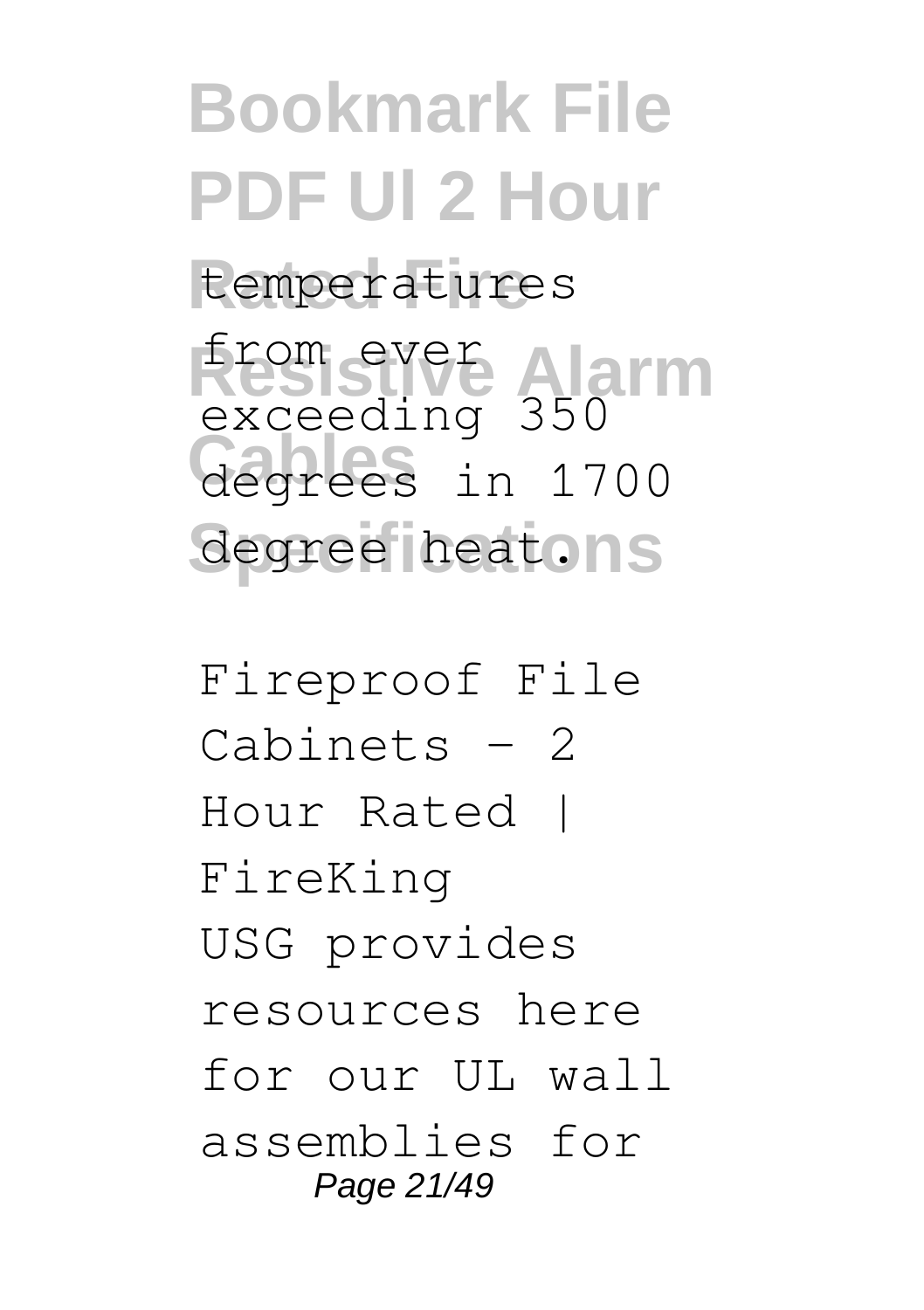**Bookmark File PDF Ul 2 Hour** seamless<sup>r</sup>e **Resistive Alarm** integration into project. These wall assembly S any construction files are used for planning and estimation purposes for many UL wall types, such as fire-rated wall assemblies.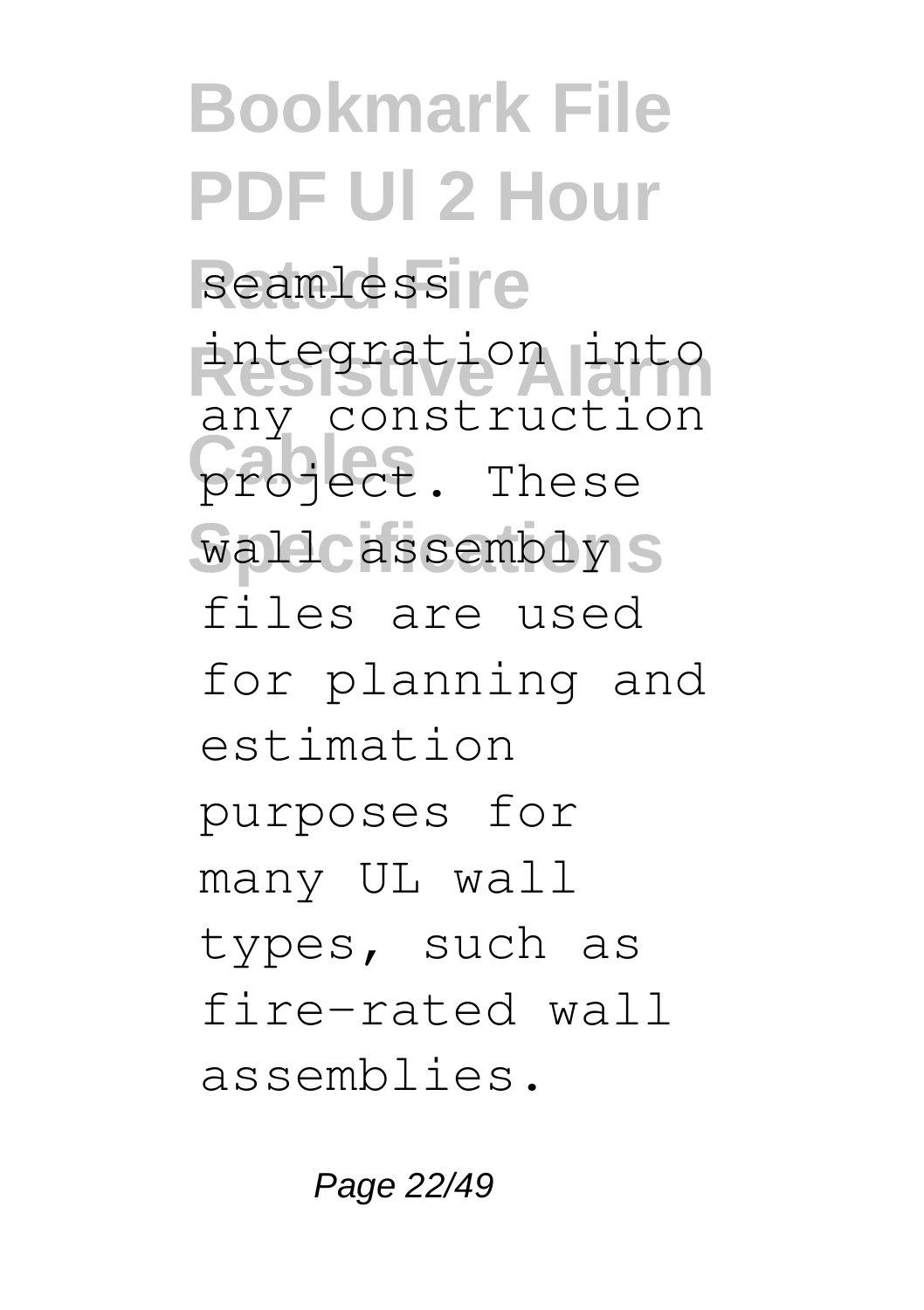**Bookmark File PDF Ul 2 Hour** *<u>UL</u>* Wall-ire **Resistive Alarm** Assemblies, Fire **Cables** Designs | USG 2 Hour Ratedns Rated Wall Expanding Foam Systems UL, ASTM E814 / UL 1479 (1 & 2 Hr) FP200 Fire Rated Expanding Foam. Abesco FP200 FR Expanding Foam is a single pack Page 23/49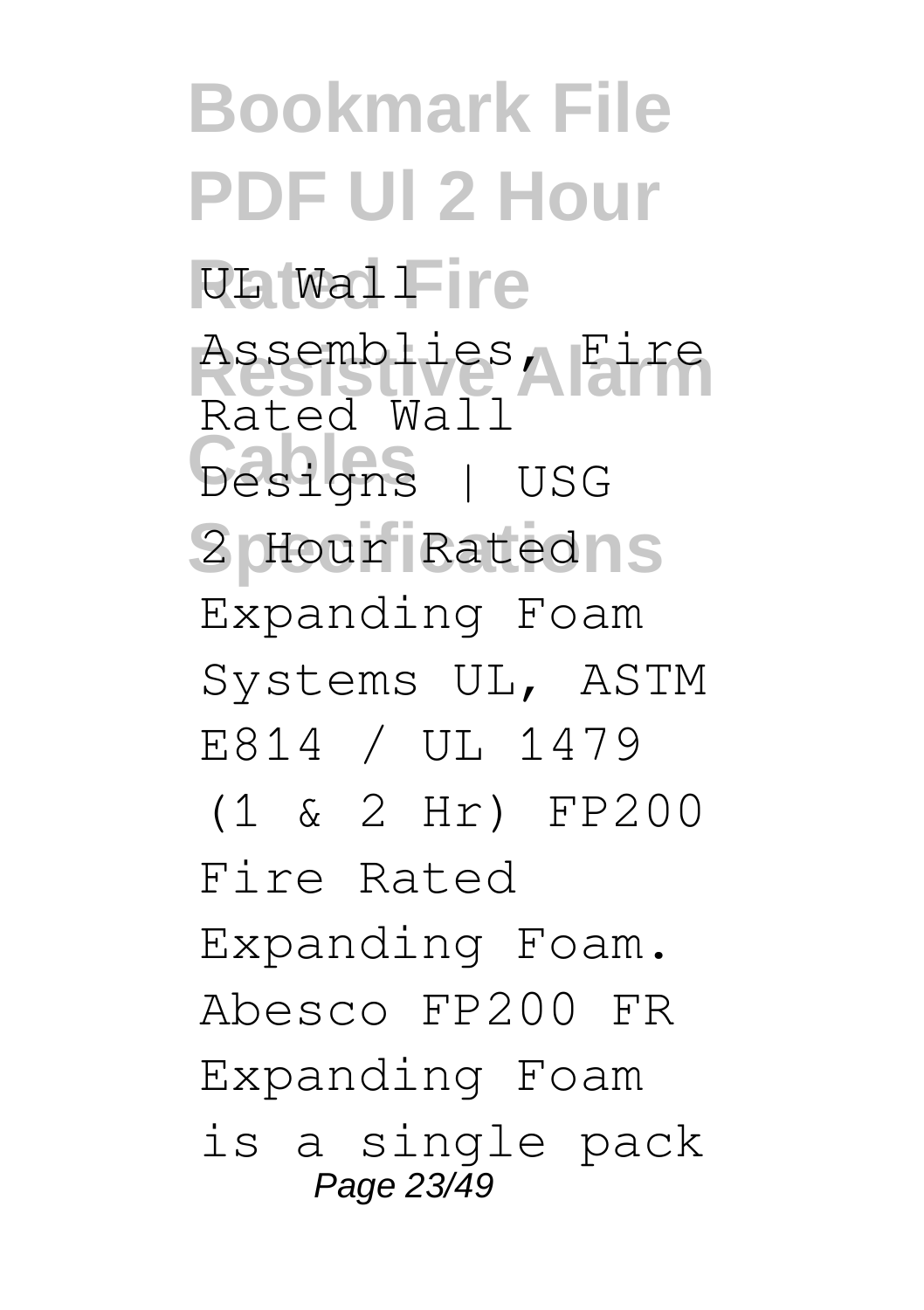**Bookmark File PDF Ul 2 Hour Rated Fire** Fire Rated polyurethane and is designed to prevent the expanding foam, spread of fire and smoke from one compartment to another through gaps and voids through fire rated walls or floors.

Page 24/49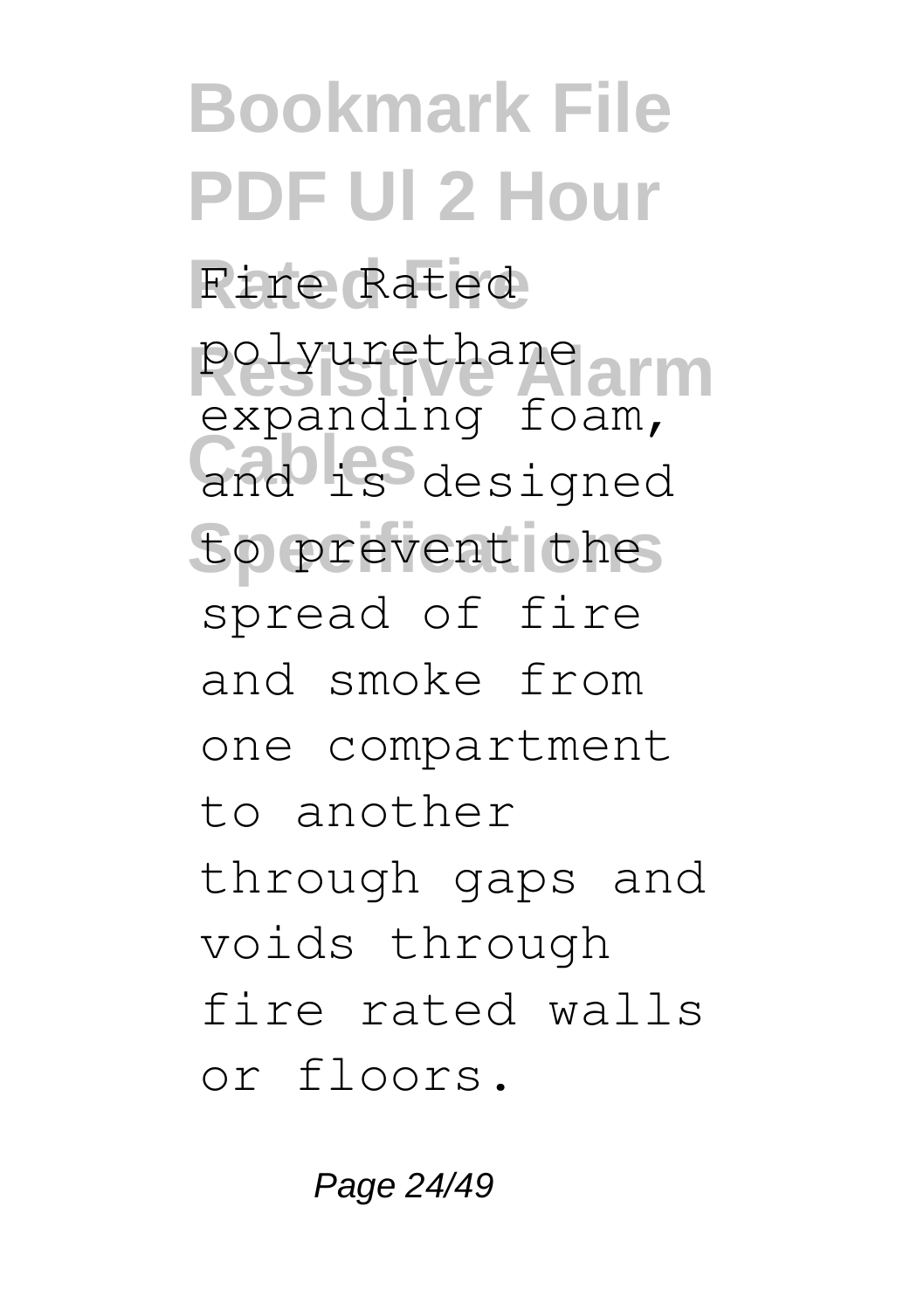**Bookmark File PDF Ul 2 Hour Rated Fire** 2 Hour Rated Expanding Foam<br>Systems | 2 Hour UL, b abesco ... You must know<sub>S</sub> Expanding Foam the hourly rating of the barrier. (5/8″ fire rated gypsum is rated for 1/2 hr. per sheet / Cement Cinder Blocks are rated at 2 Page 25/49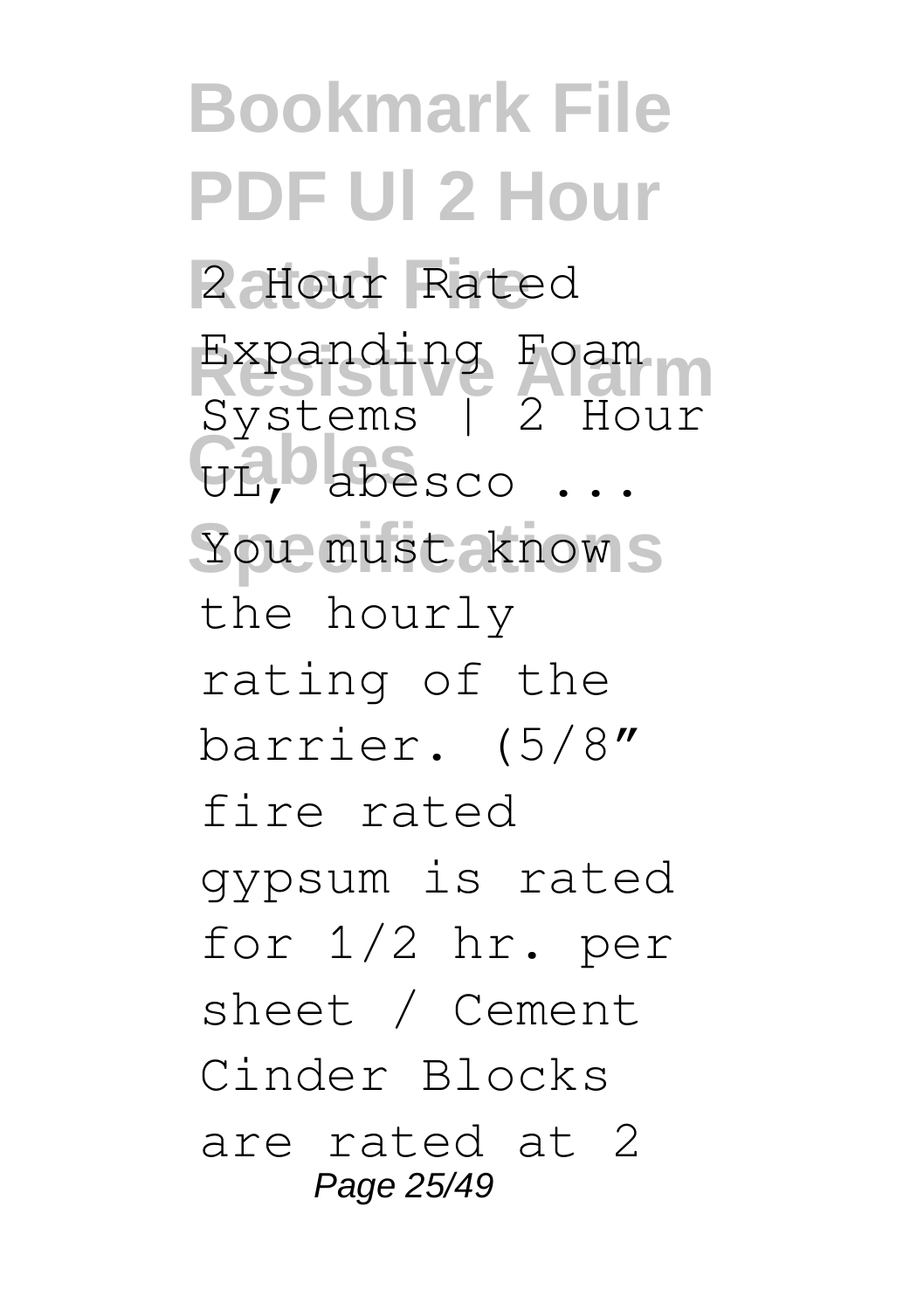**Bookmark File PDF Ul 2 Hour** hrs.) Select the Resisting torm the barrier. Pay attention tons match or exceed cable loads and fill procedure in the Listing. Go to the Cable Load Chart link for the product you selected.

Unique Fire Stop Page 26/49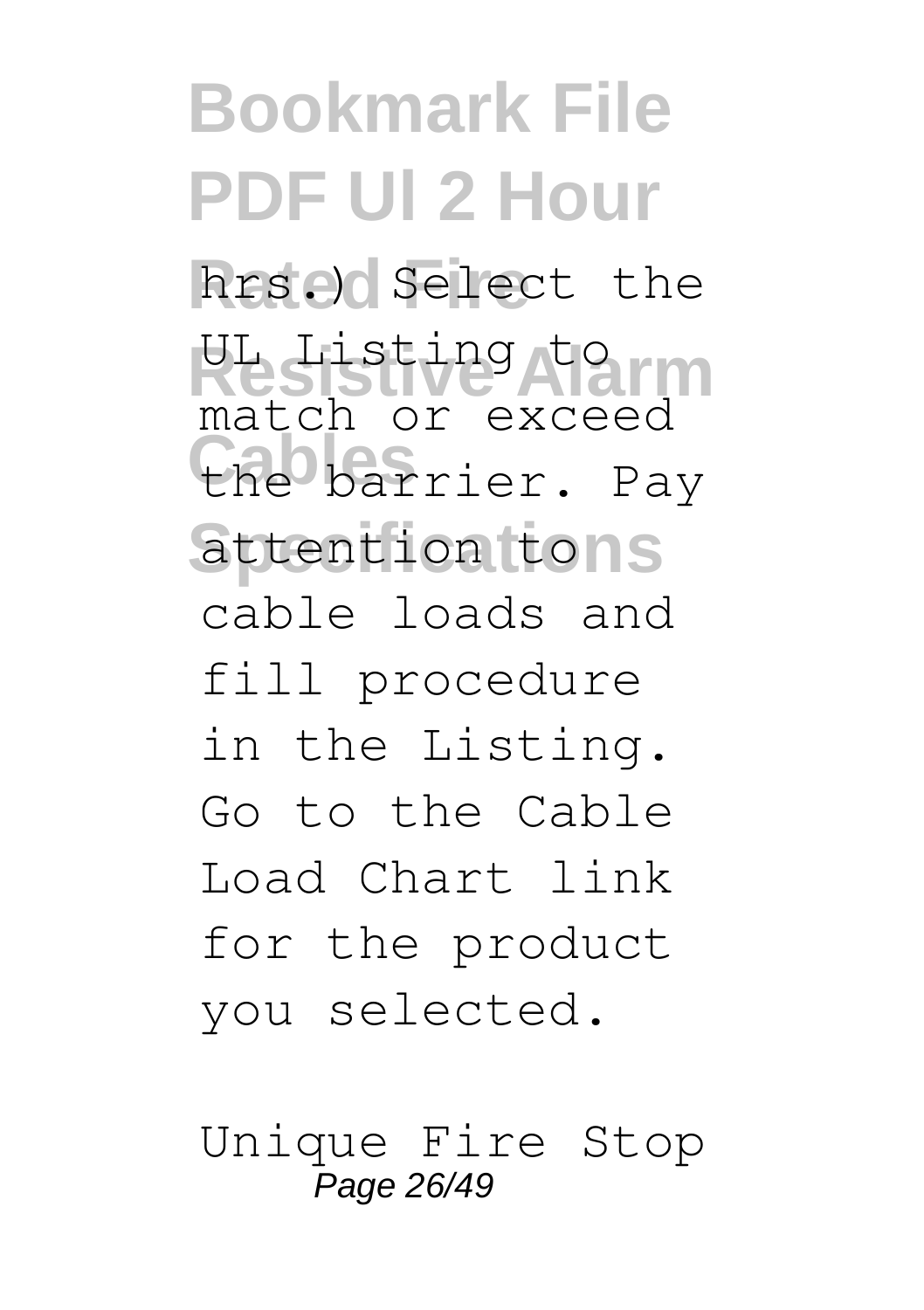**Bookmark File PDF Ul 2 Hour** Products <sub>|</sub> PUL **Systems Ratings** Fire-rated wall, floor and **ions** III. 1479 ceiling assemblies provide the necessary fire and smoke barriers to create compartme ntalization during a fire, Page 27/49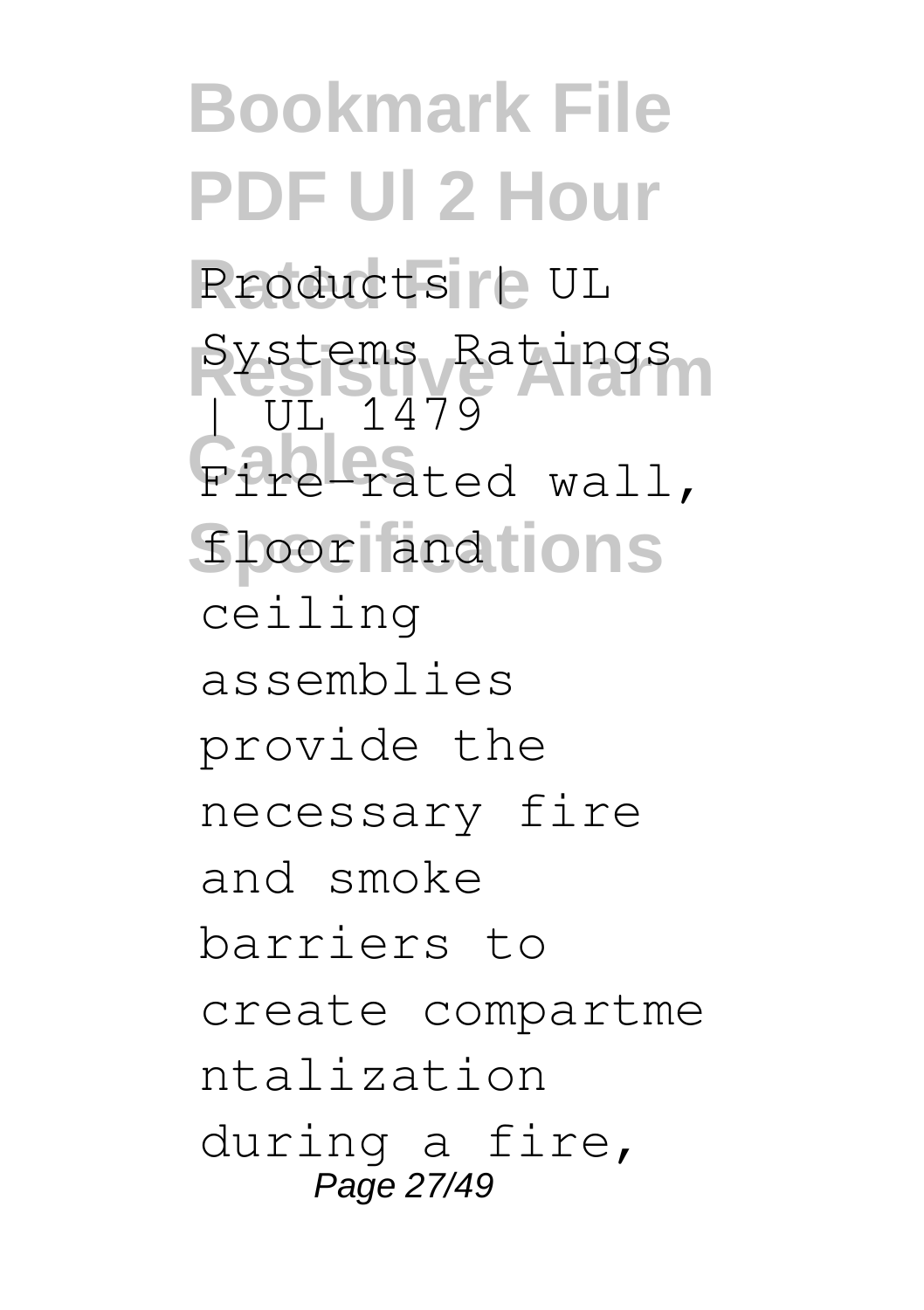**Bookmark File PDF Ul 2 Hour** safeguarding **Resistive Alarm** against the and smoke within **Specifications** a building or to spread of fire and from a building. These assemblies need to meet fire and smoke safety and environmental sustainability requirements.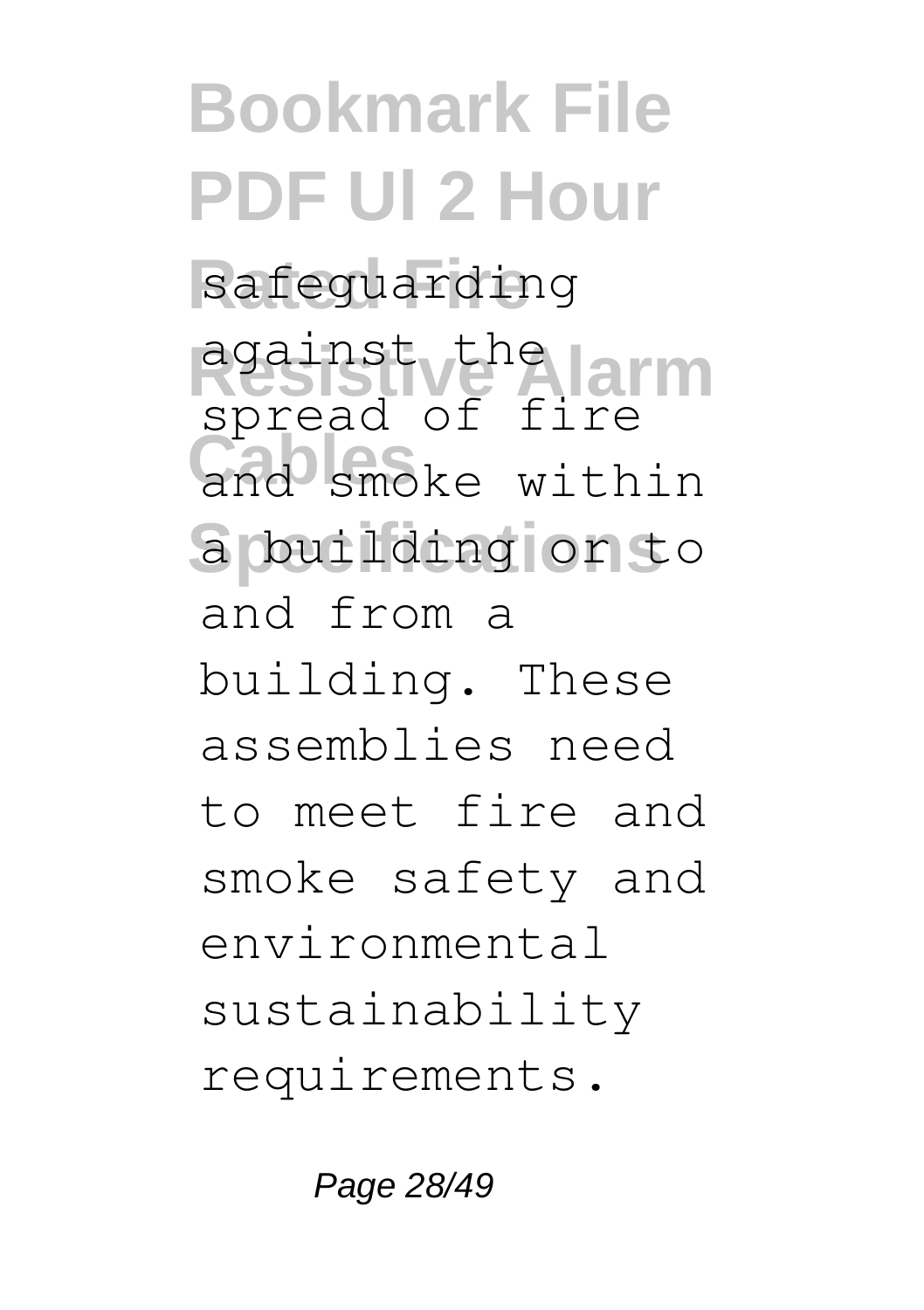**Bookmark File PDF Ul 2 Hour** Fire Resistance **Resistive Alarm** Products, **Cables** Designs | UL July 12, 2018 S Systems and Nonbearing Wall Rating  $-2$  Hr. \* Indicates such products shall bear the UL or  $CIII.$ Certification Mark for jurisdictions Page 29/49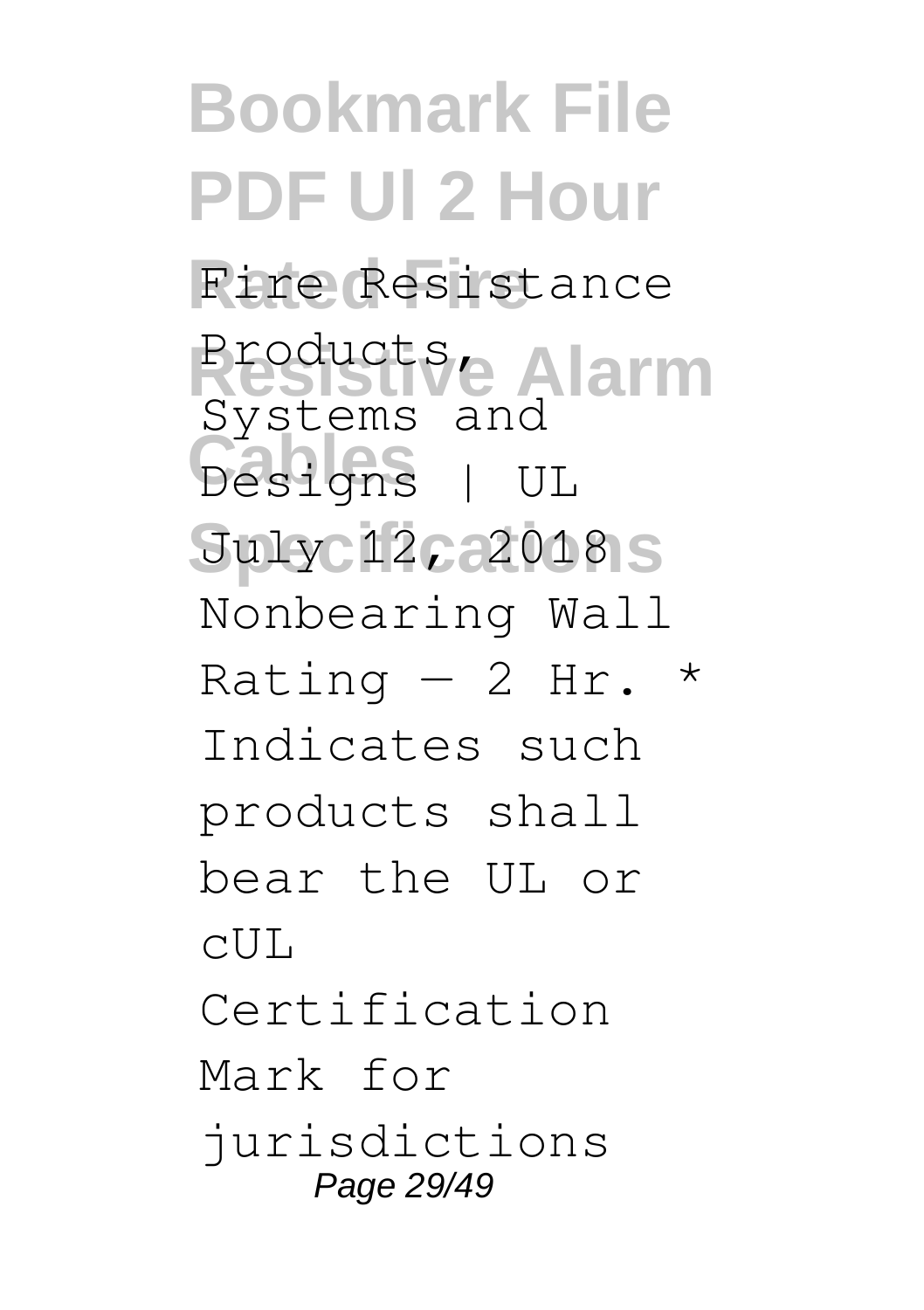### **Bookmark File PDF Ul 2 Hour** employing the UL **Resistive Alarm Cables** (such as Canada) cations Certification respectively. 1.

UL Design U411 2 Hour Wall Assembly - Installation ...  $BXUV - Fire$ Resistance Ratings - Page 30/49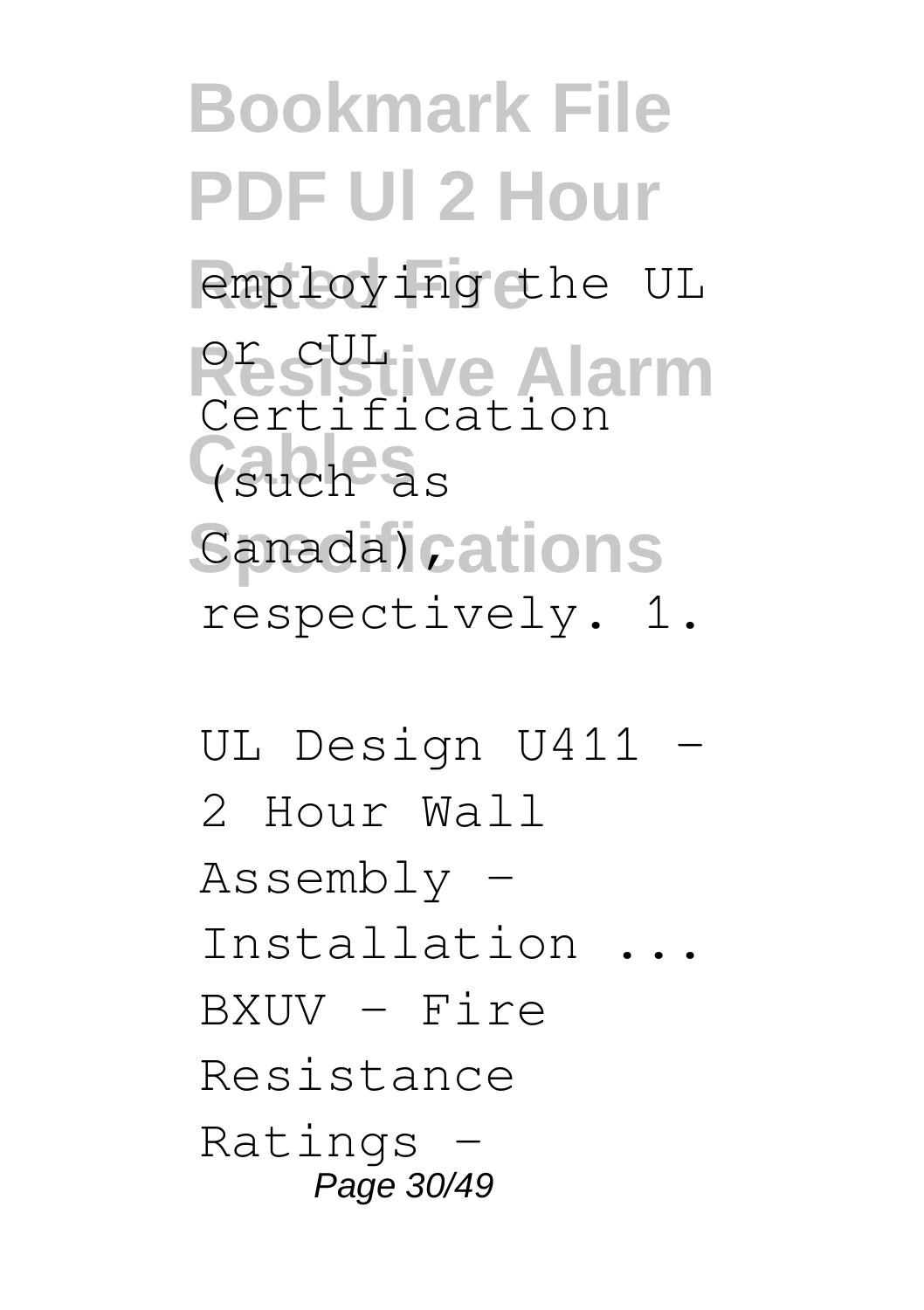**Bookmark File PDF Ul 2 Hour Rated Fire** ANSI/UL 263 **Restified for The Rest** BXUV7<sup>S</sup> Fire Resistance **ONS** United States Ratings - CAN/ULC-S101 Certified for Canada See General Information for Fire-resistance Ratings - ANSI/UL 263 Page 31/49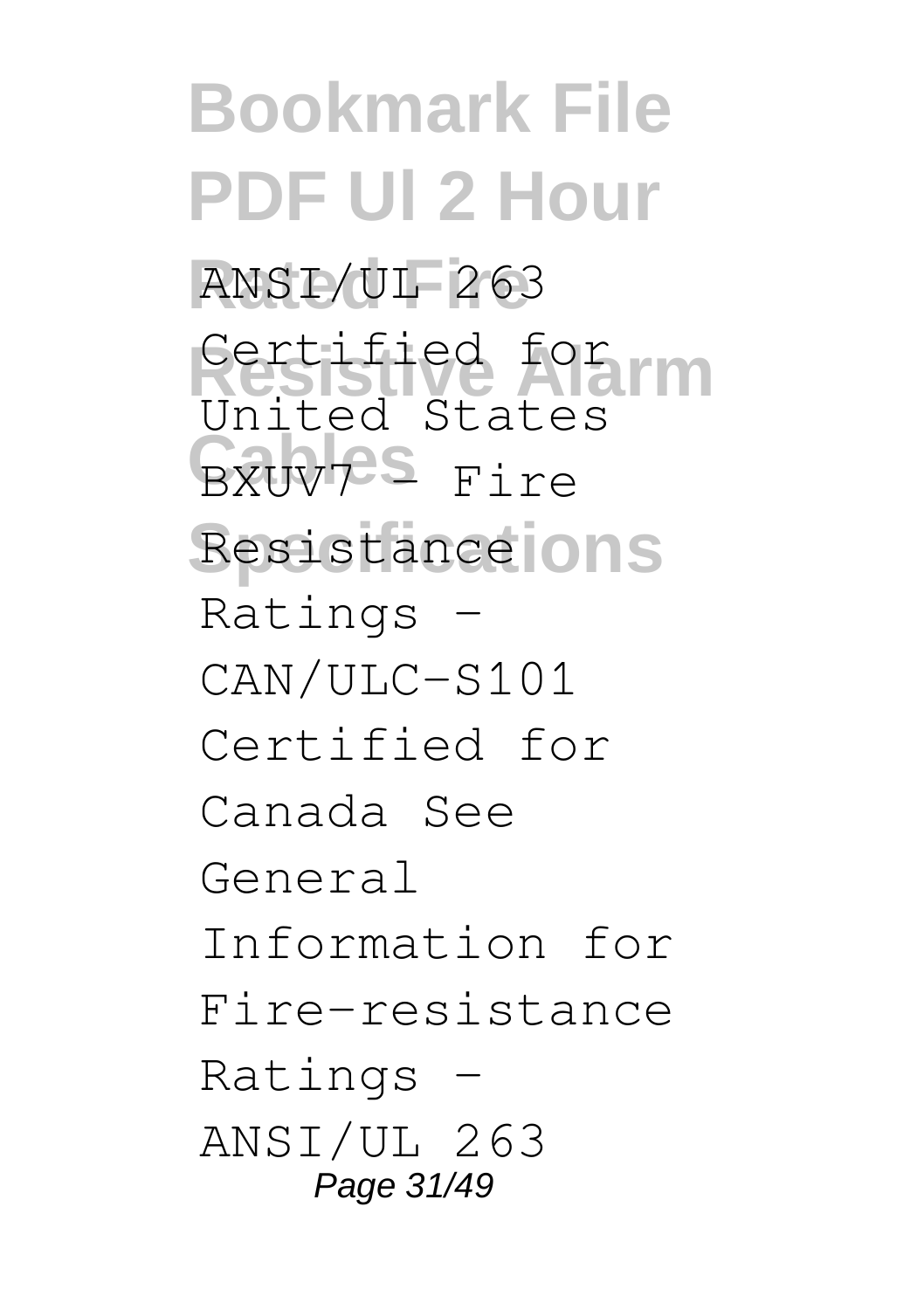**Bookmark File PDF Ul 2 Hour** Certified for United States<br>Resignation  $G419$   $CS1727$ or 4 Hour Walls . UL Design Assembly - Installation Instructions

UL Design U419 - 1, 2, 3 or 4 Hour Wall Assembly ... The ratings Page 32/49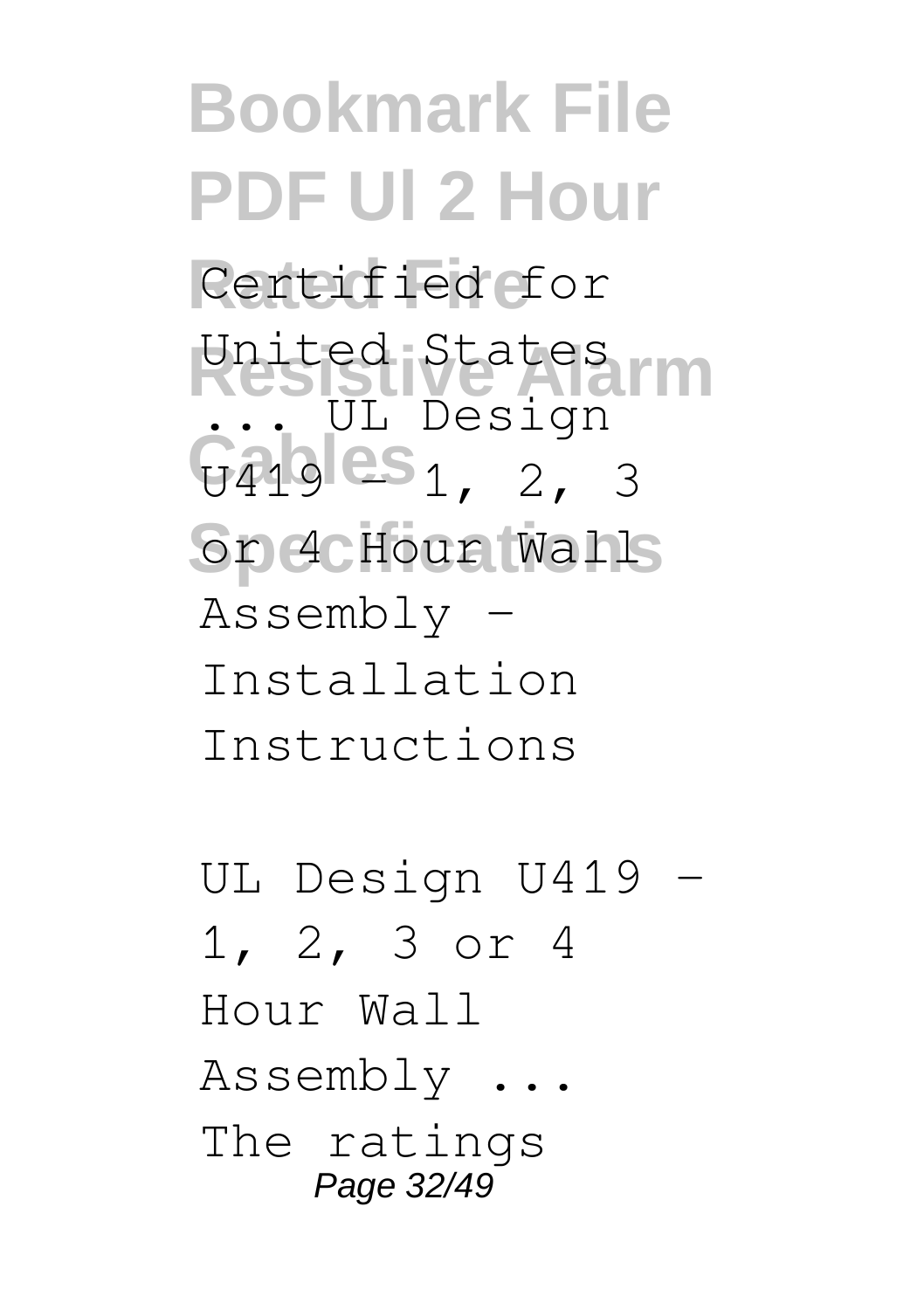**Bookmark File PDF Ul 2 Hour** relate to fire tests designed<br>
Neslate Marchan **Quickly** fire can **Specifications** raise the to determine how temperature to unacceptable levels. Firerated assemblies are tested and certified in their entirety. These designs are identified Page 33/49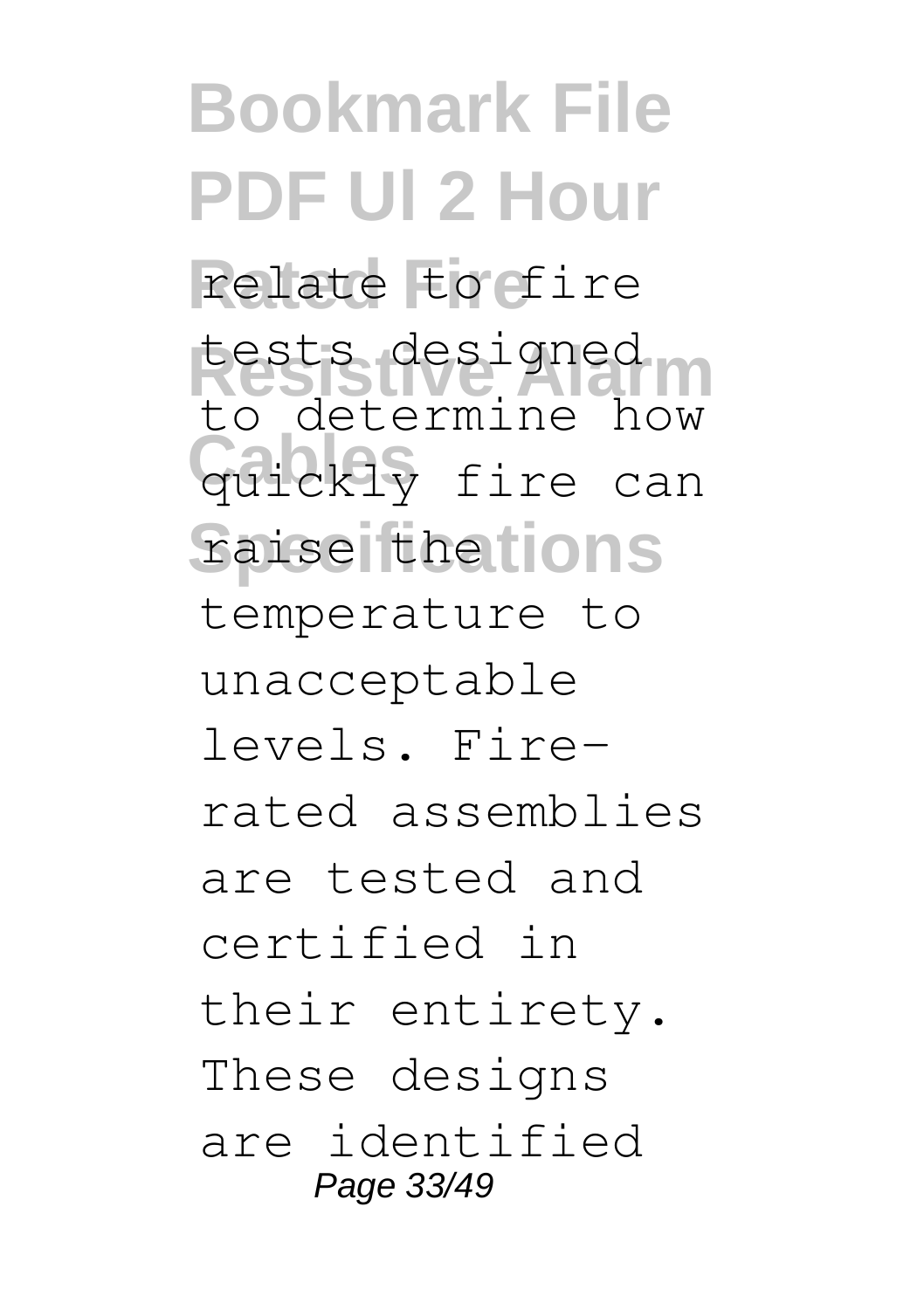**Bookmark File PDF Ul 2 Hour Rated Fire** in the UL Fire **Resistive Alarm** Resistance is updated yearly and can Directory, which be referenced at the Underwriters Laboratories website

USG Fire-Resistant Assemblies Catalog Page 34/49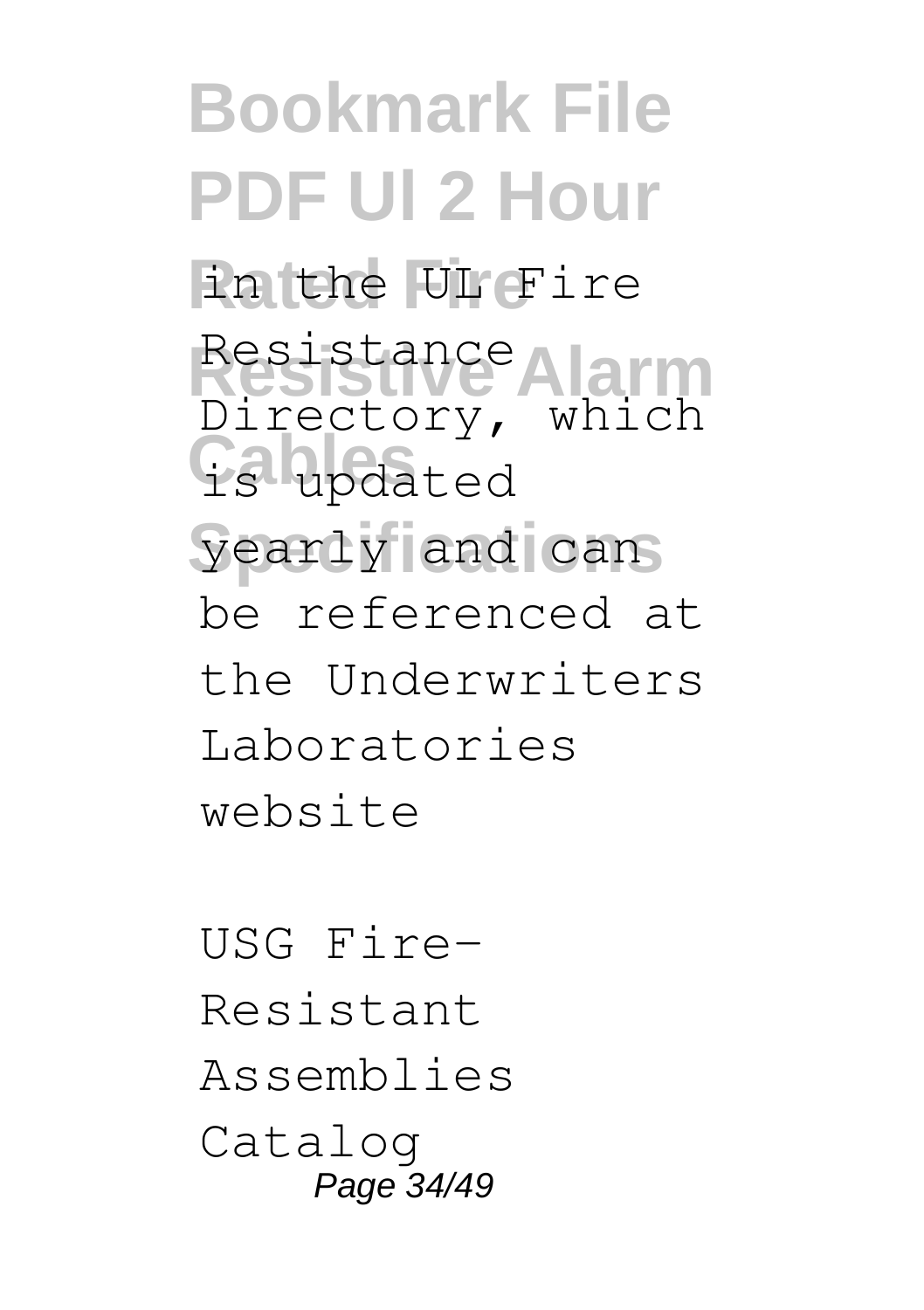**Bookmark File PDF Ul 2 Hour Rated Fire** (English) - **Resistive Alarm** SA100 Rating<sup>S</sup> of CMU & **Specifications** Finish, Table Fire Resistance 721.3.2 95.5\* \* Linear interpolation from Table 721.3.2 of the Florida Building Code for Exposed Finish Block Mix – 55% limestone Page 35/49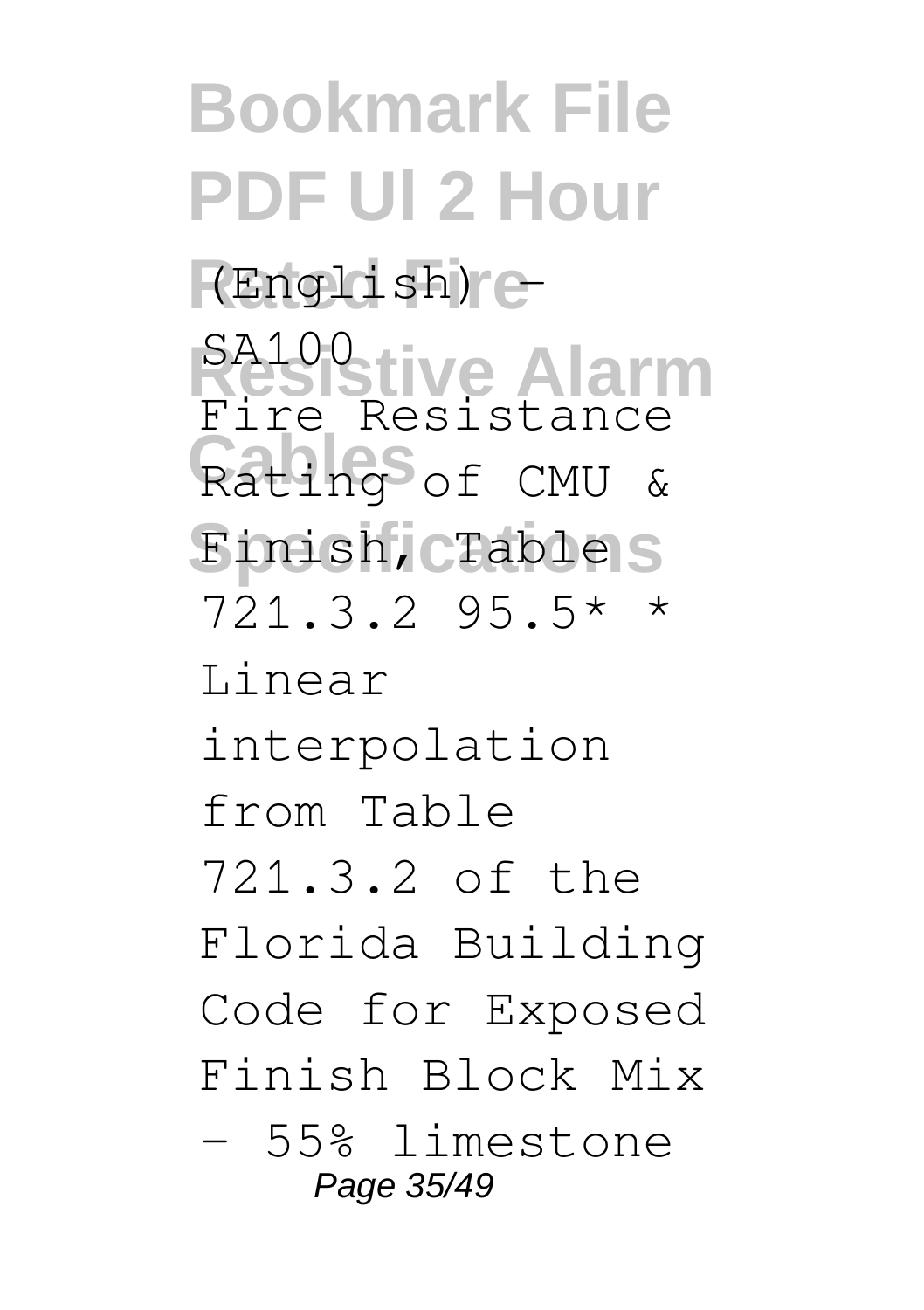**Bookmark File PDF Ul 2 Hour Rated Fire** & 45% siliceous **Resistive Alarm** aggregates. Fire **Cables** 2-910635S **Specifications** Rating: 2 Hour 2-Hour Fire Rating - Preferred Materials Westbrook Block is a proud producer of Underwriters Laboratories® Page 36/49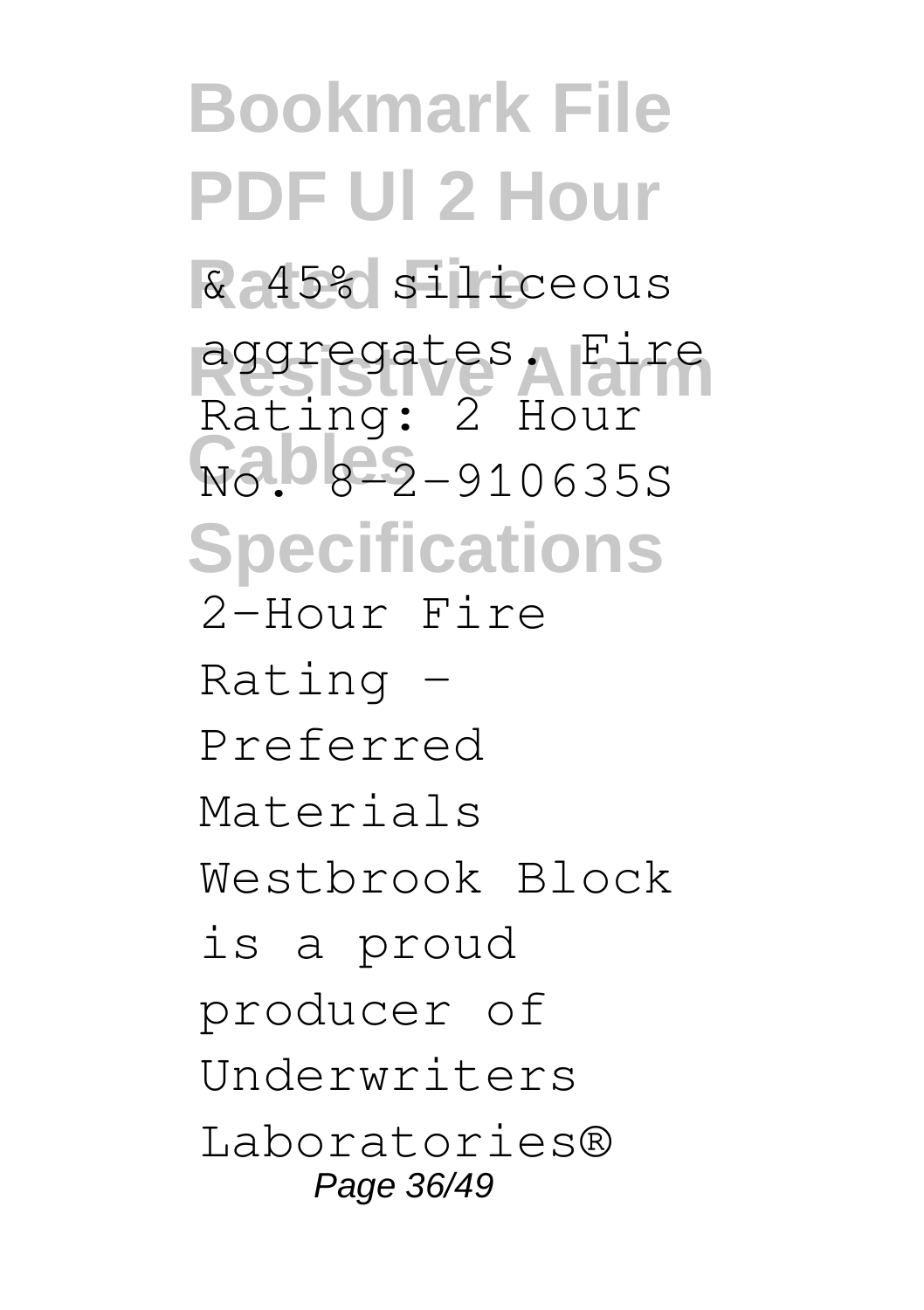**Bookmark File PDF Ul 2 Hour Rated Fire** (UL®) Approved Fire-Rated CMU, Weight<sup>S</sup> and Normal Weights both Light densities, in 2-, 3- and  $4-h$  $\alpha$ ur configurations. Allowing for safe means of egress and a higher fire rating, these Page 37/49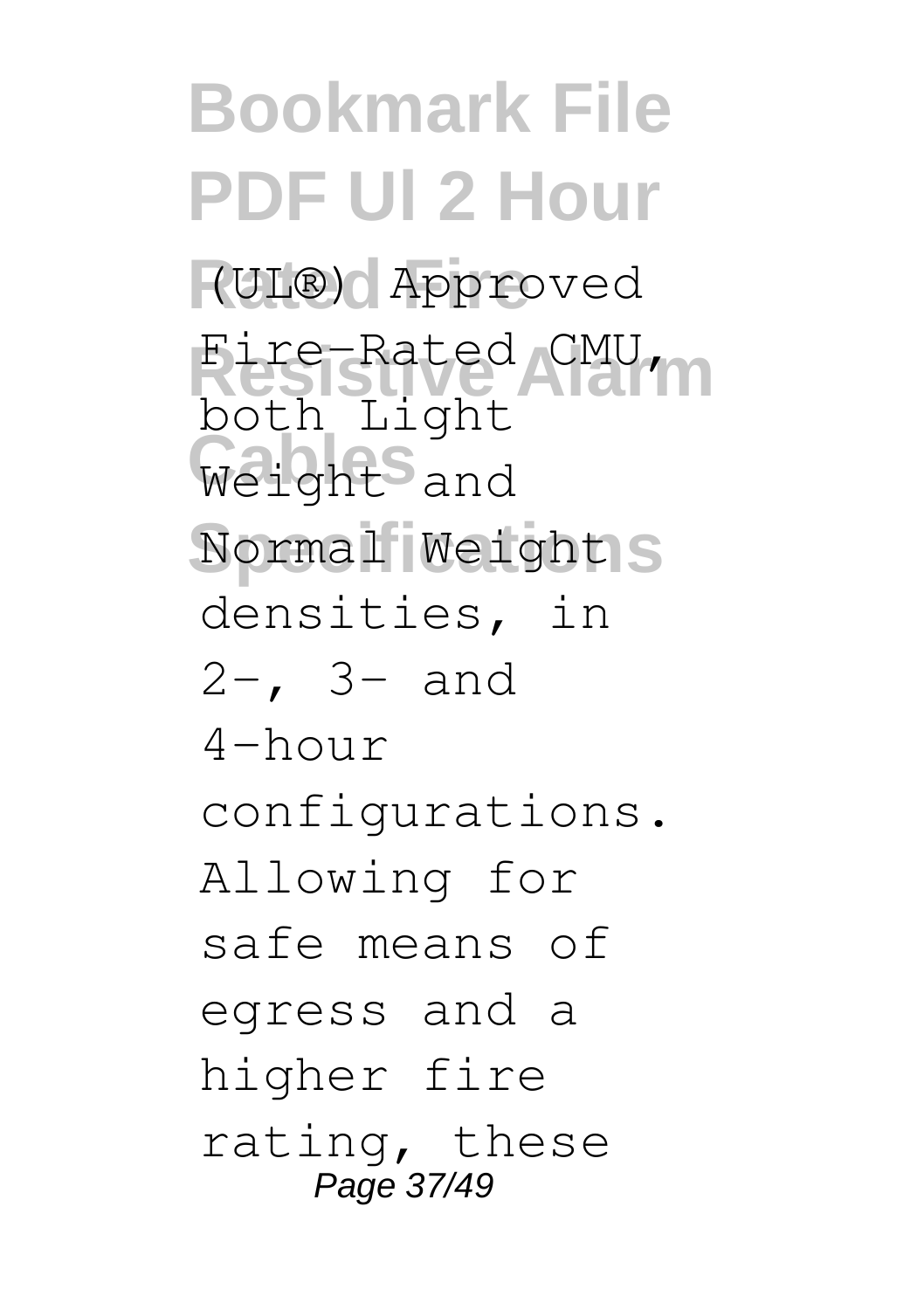# **Bookmark File PDF Ul 2 Hour Rated Fire** blocks should no longer be looked standard grey **SMU.** CMU. CMU. CMU. CMU. CMU. S at as JUST

UL Fire-Rated | Westbrook Concrete Block The fireresistance rating of concrete masonry walls depends on Page 38/49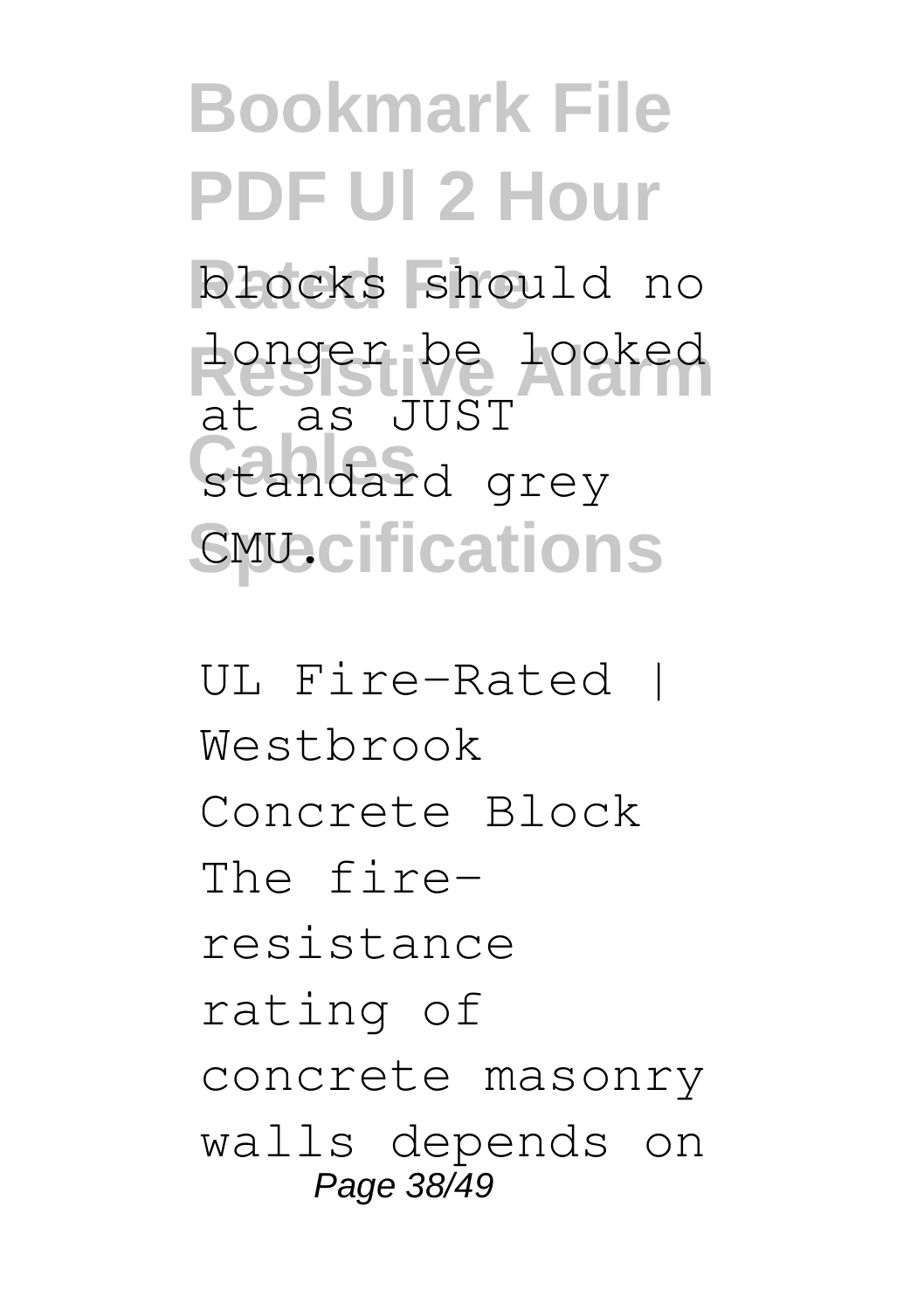**Bookmark File PDF Ul 2 Hour** the type of aggregate used 2-hour<sup>s</sup> rating can be achieved in the units. A by a wall with an equivalent thickness of as little as 3 1/5 inches when expanded slag or pumice is used or 4 1/2 inches when siliceous Page 39/49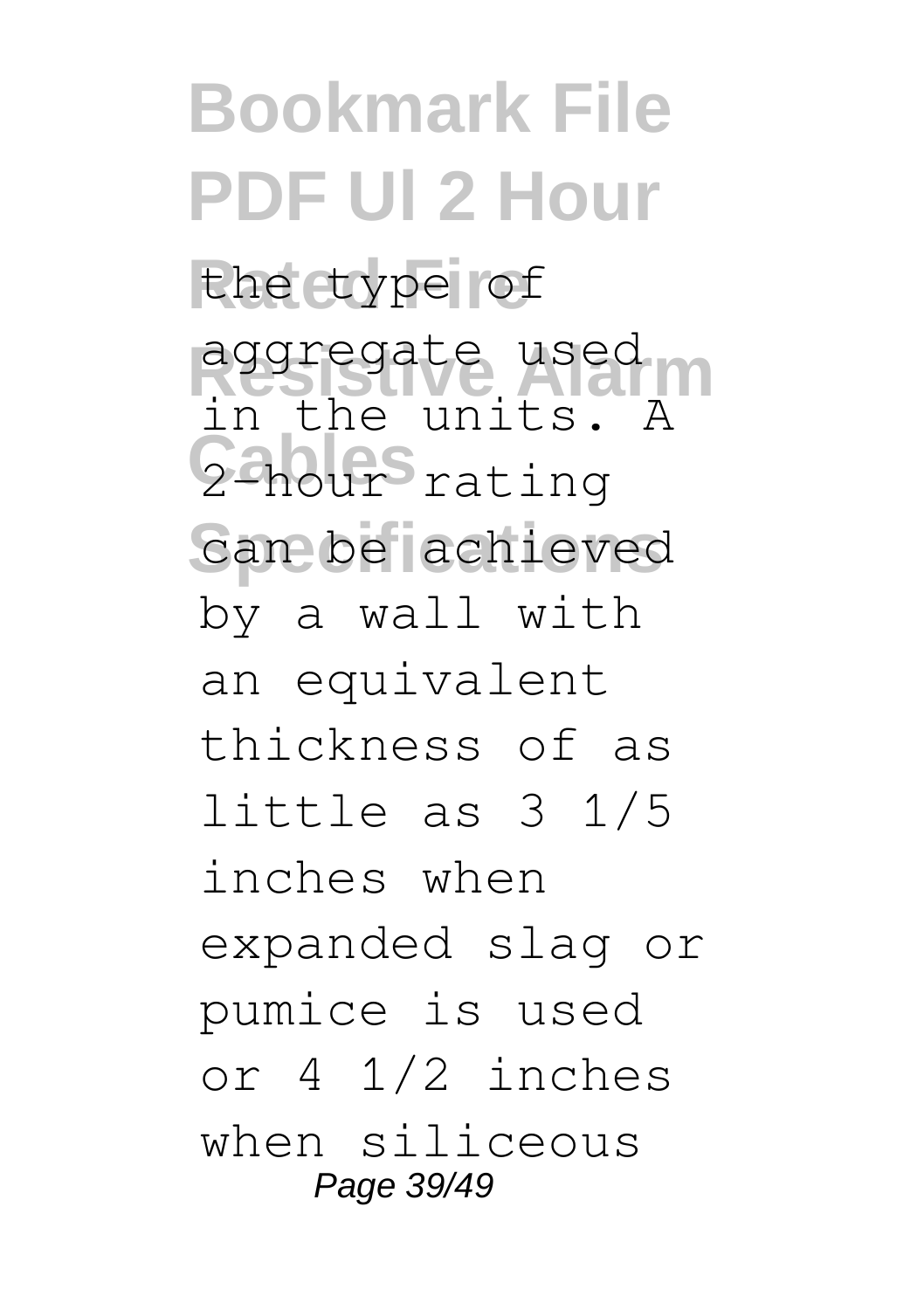**Bookmark File PDF Ul 2 Hour** gravel is used **Resistive Alarm Cables** Two-hour afire<sub>IS</sub> aggregate. ratings| Concrete Construction Magazine "UL has recently conducted research on a wide array of current products Page 40/49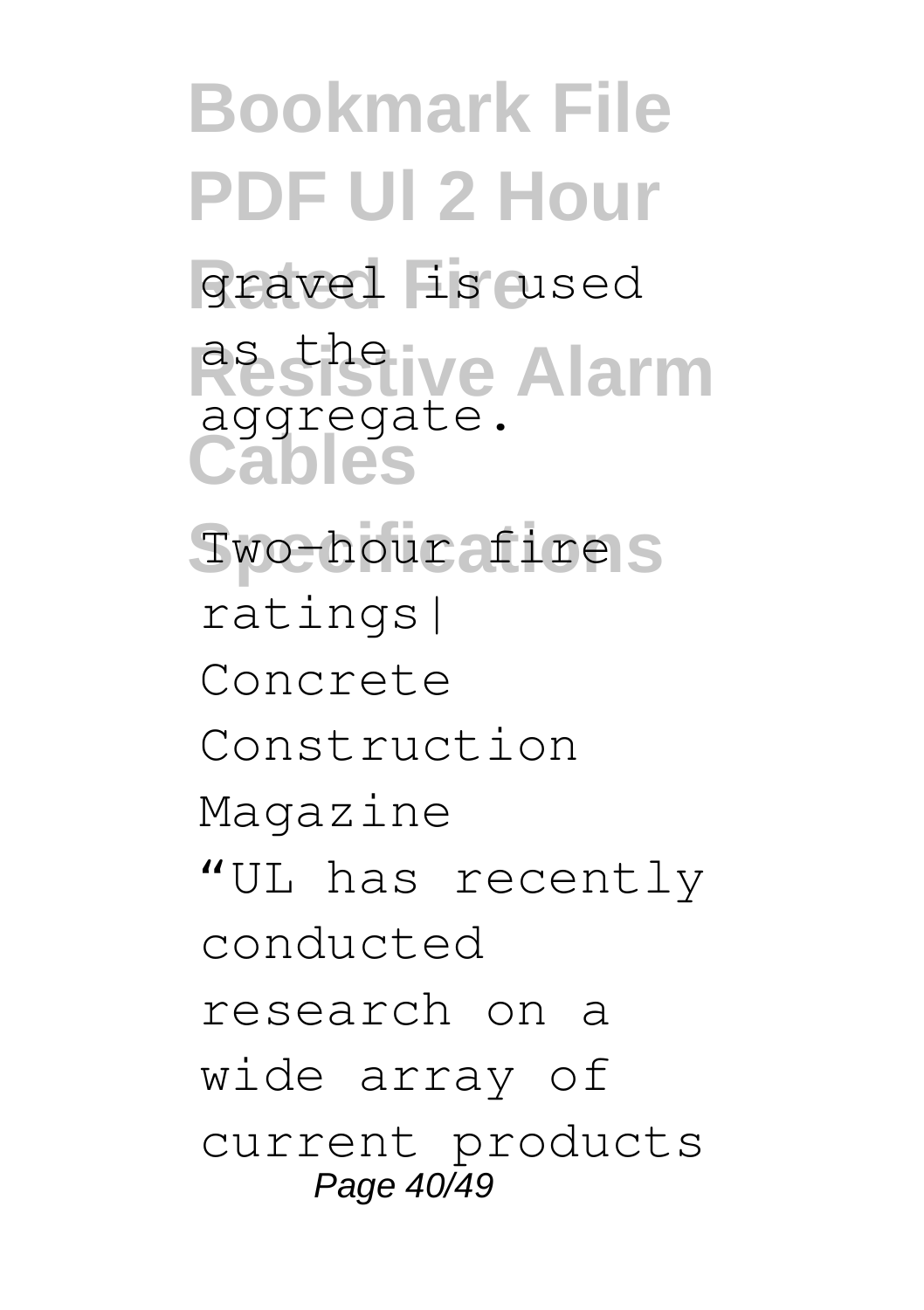**Bookmark File PDF Ul 2 Hour** and systems **Resistive Alarm** originally **CE 2196, Tests Specifications** for Fire certified under Resistive Cables and ULC-S139, Standard Method of Fire Test for Evaluation of Integrity of Electrical Cables, and determined that Page 41/49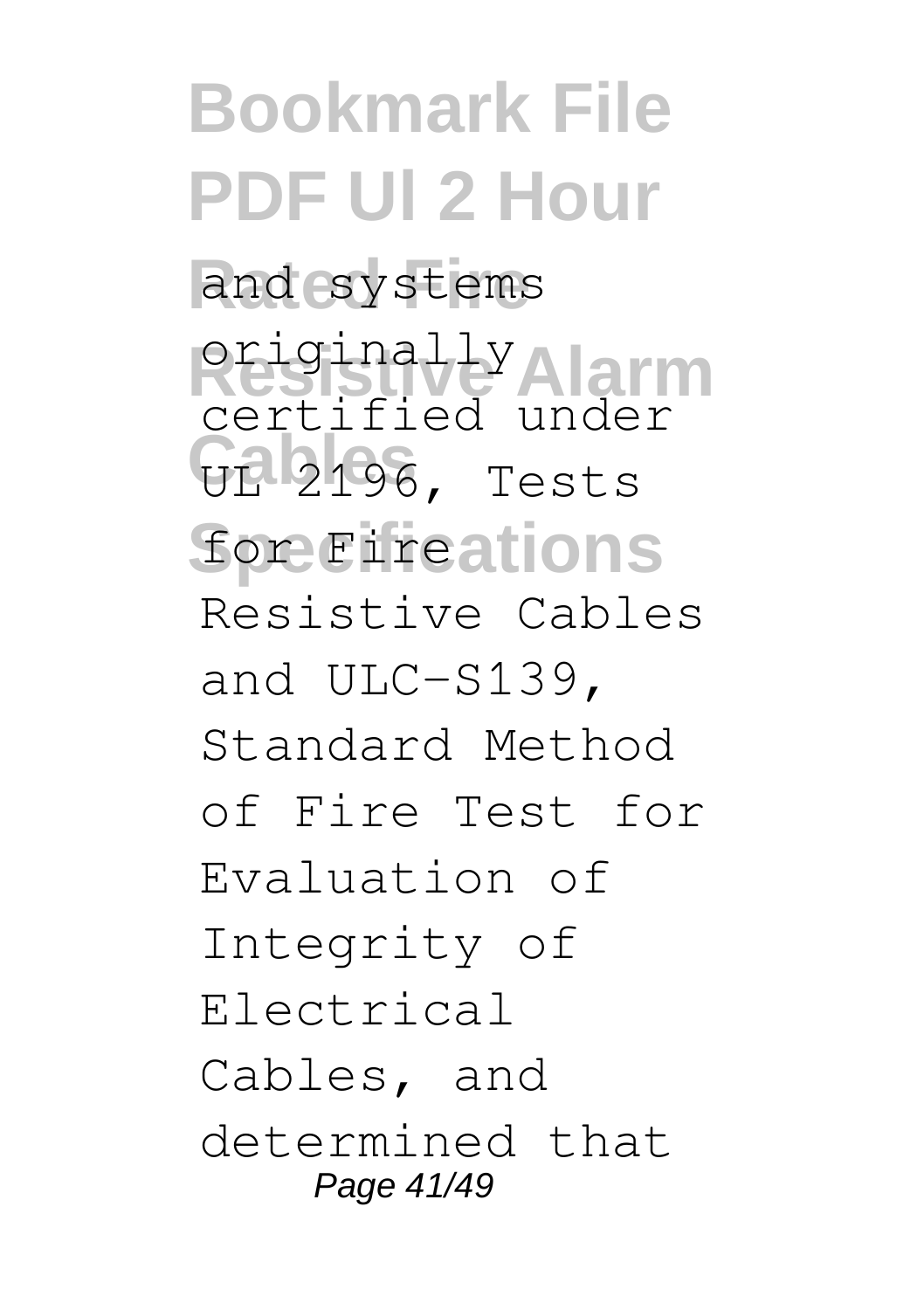**Bookmark File PDF Ul 2 Hour Rated Fire** they no longer **Resistently**<br> **Resistently** hour fire-**Specifications** resistive rating achieve a twowhen subjected to the standard Fire Endurance Test of UL2196 or  $UIC-S139$ .

Where Are We Now? Two-Hour Fire-Rated Cable Page 42/49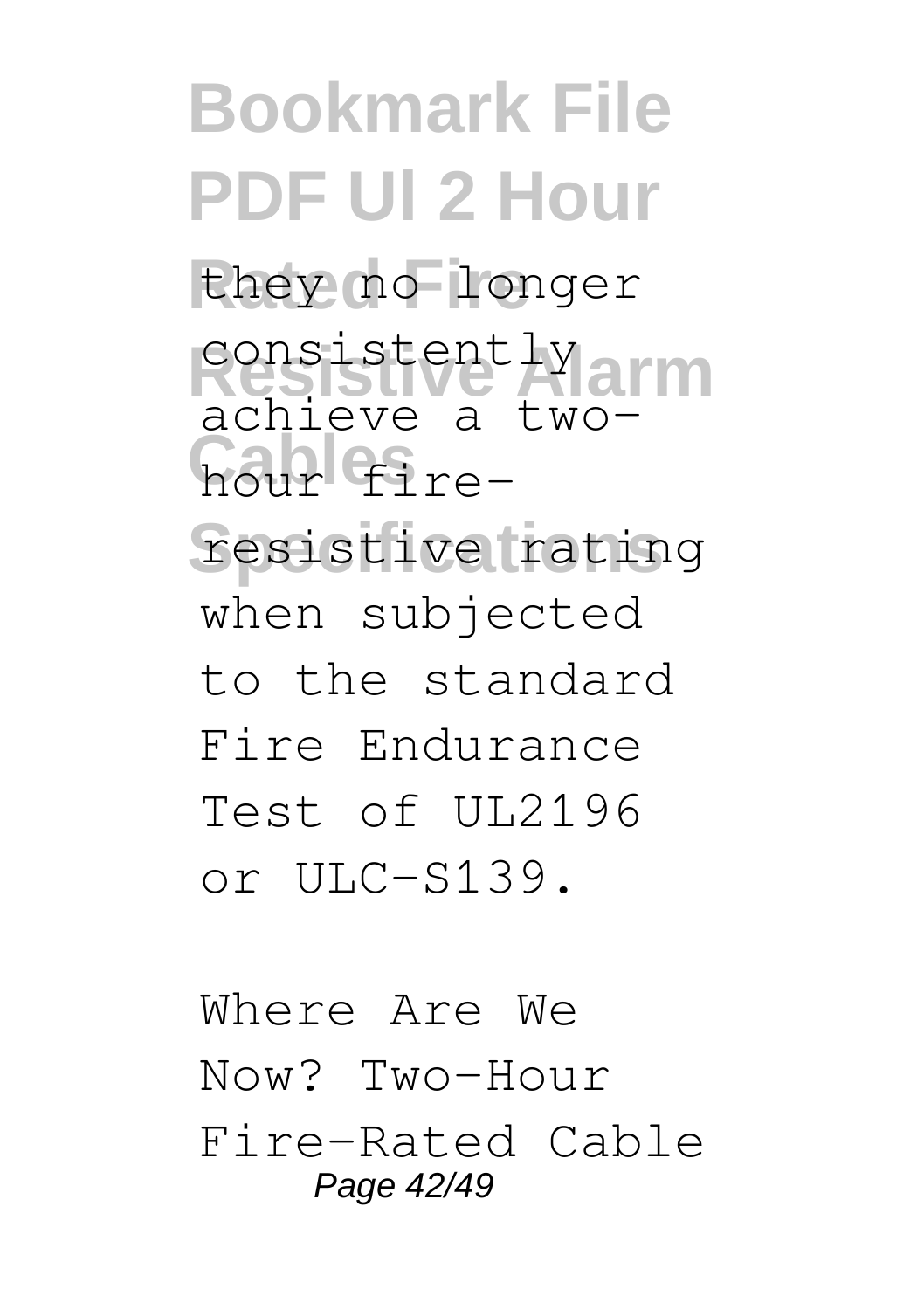**Bookmark File PDF Ul 2 Hour**  $R$  **Electrical** ... **Resistive Alarm** version of the **Cables** VITALink cable **Specifications** is UL 1424 The shielded listed FPLR for power-limited fire alarm circuits, and is UL certified to  $UI. 2196$  two-hour fire rating for use in FHIT system 40, the Page 43/49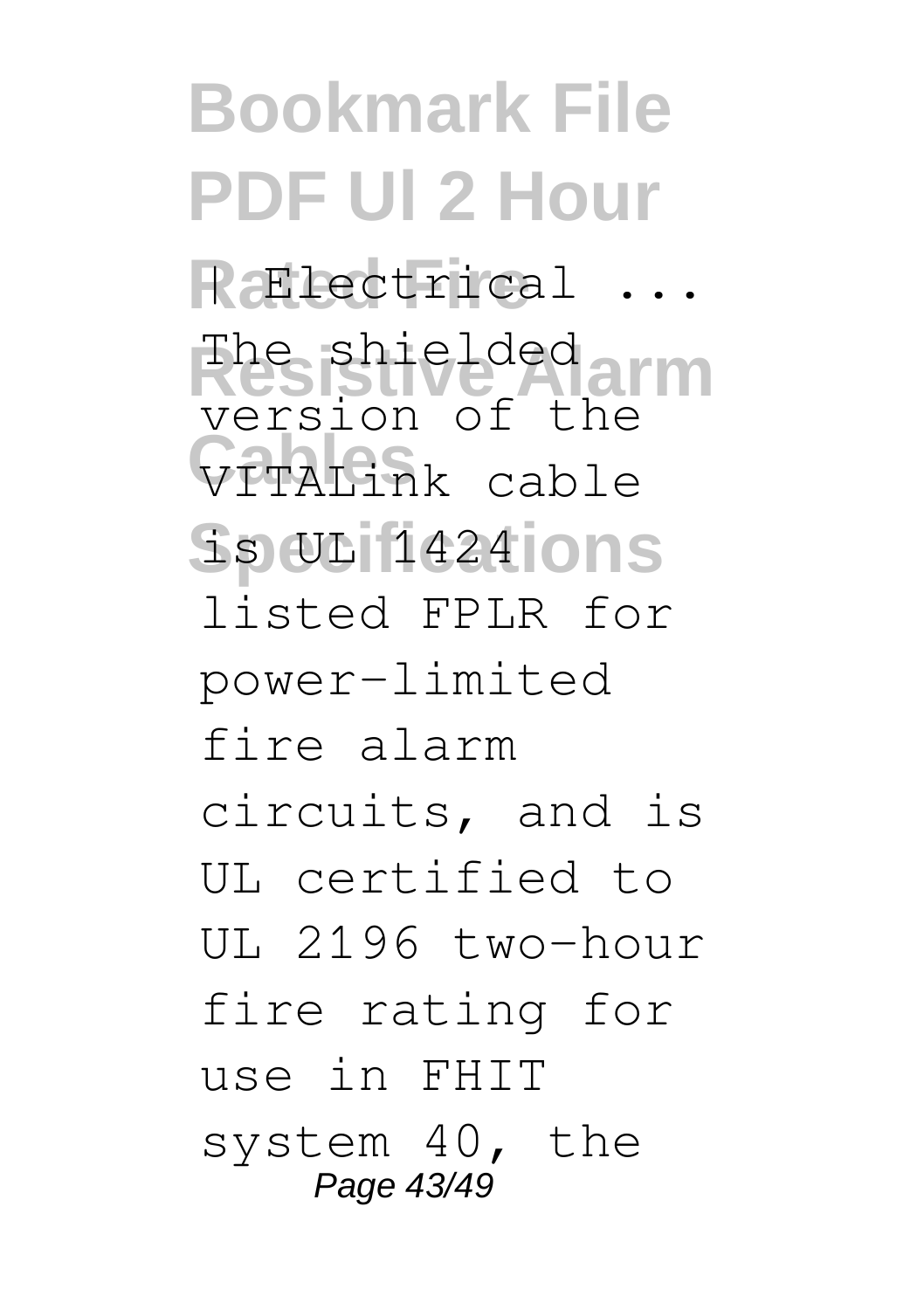**Bookmark File PDF Ul 2 Hour** company added.

**Resistive Alarm Cables** resistive cables certify cto ULS 2-hour fire-2196 | Cabling

...

Step 1. Double the number of Type X sheets on the wall for a simple system installed over fire-resistant Page 44/49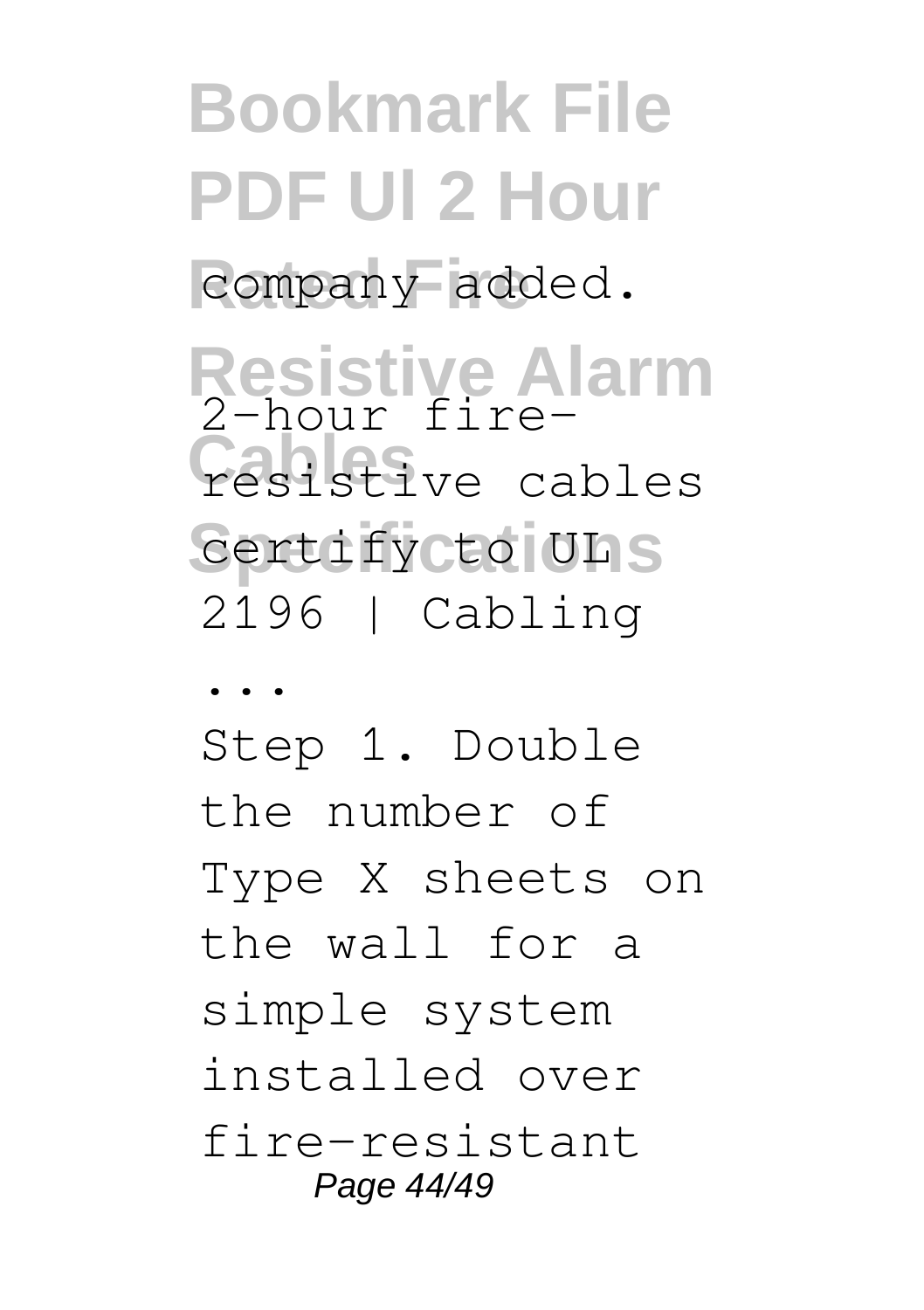**Bookmark File PDF Ul 2 Hour Rated Fire** fiberglass **Resistive Alarm** insulation; each **Cables** 5/8-inch Type X drywall is rated sheet of to resist fire for one hour, so two layers will produce a twohour firewall.

How to Assemble a Two-Hour Fire-Rated Wall | Page 45/49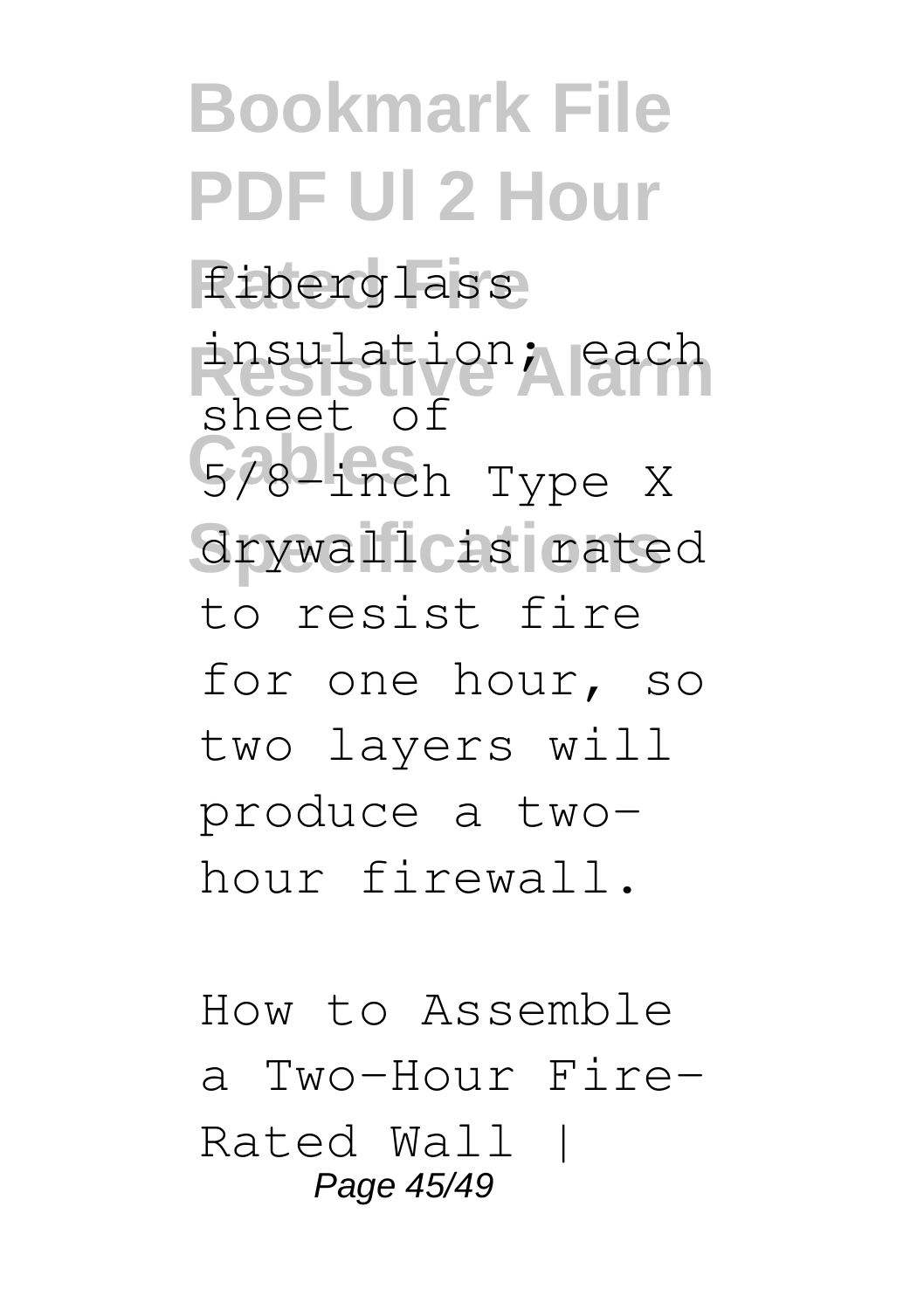**Bookmark File PDF Ul 2 Hour Hunker Fire \*Sound rating<br>Nith Alarm** Glass fiber in cavity. Chink to with 3 1/2" .PDF file Link to .DWG file Link  $t_0$ .DWG/Text file Gypsum Board Partitions - Wood Framing (Continued) 1 Hour  $STC - 45$ Page 46/49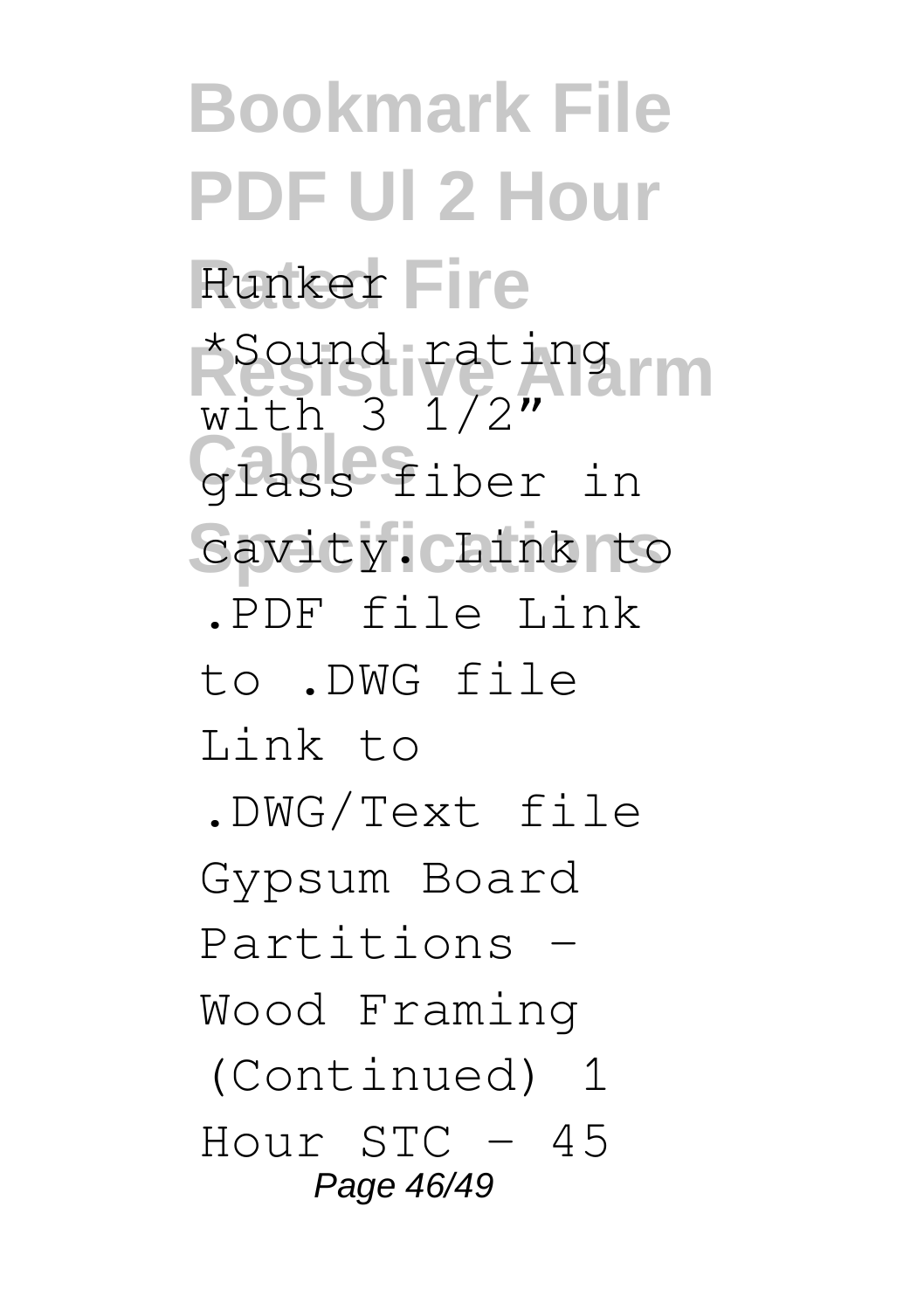**Bookmark File PDF Ul 2 Hour Rated Fire** FIRE Design # UL **W312 GA File #** Test 4<sup>S</sup>NGC -2321 1/4" gypsum WP 3341 Sound board base layer applied vertically to each side of 2x4

Gypsum Board Partitions - Wood Framing STC  $-$  34 FIRE UL  $\ldots$ Page 47/49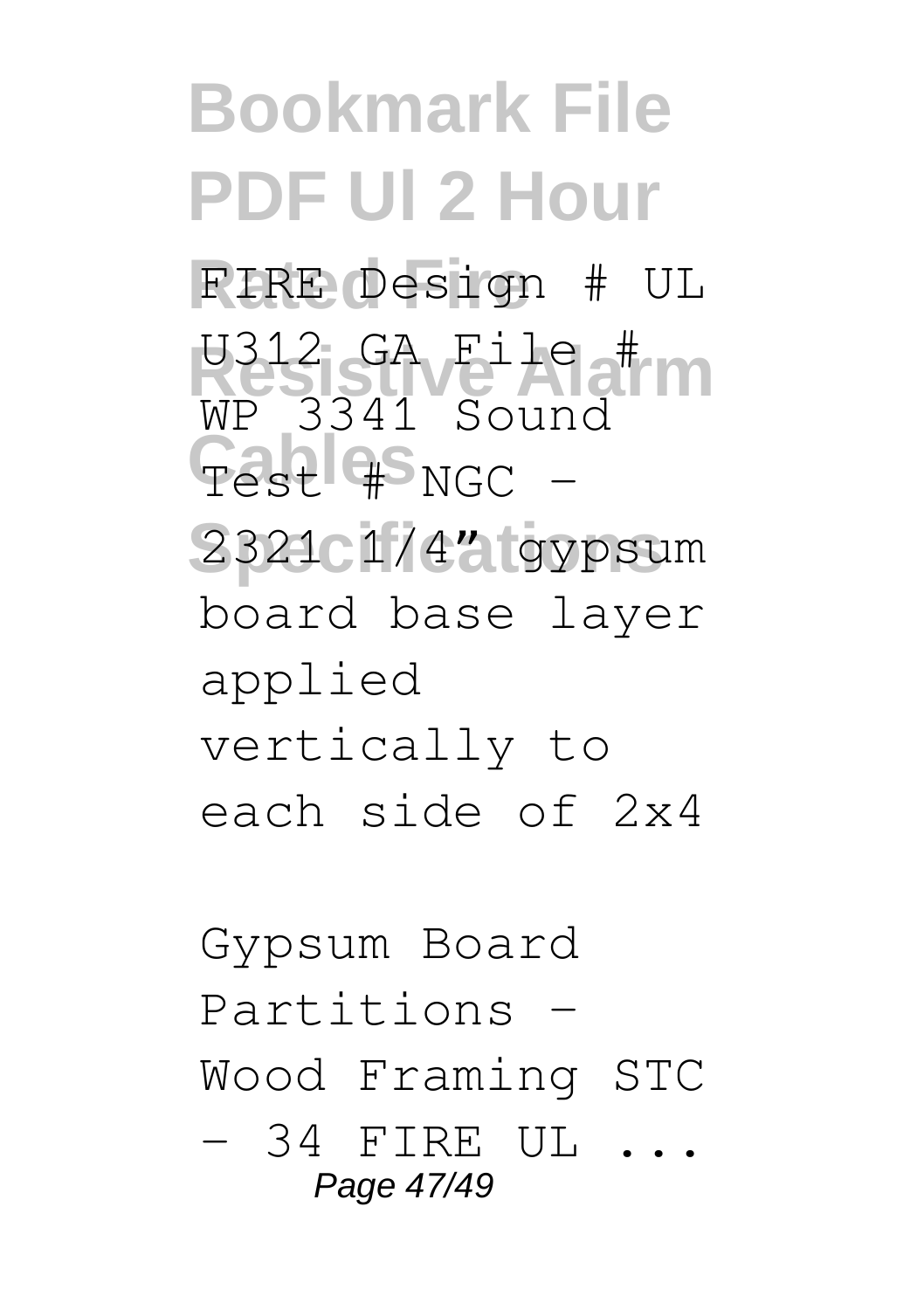**Bookmark File PDF Ul 2 Hour** 2 Hour UL Fire Rated 4" Round **Cables** Drill Flush **Specifications** Floor Box. Poke Thru Core \$0.00. The MOI core drill floor box is a flush to floor round poke through, that provides easy access to power, voice, and data Page 48/49